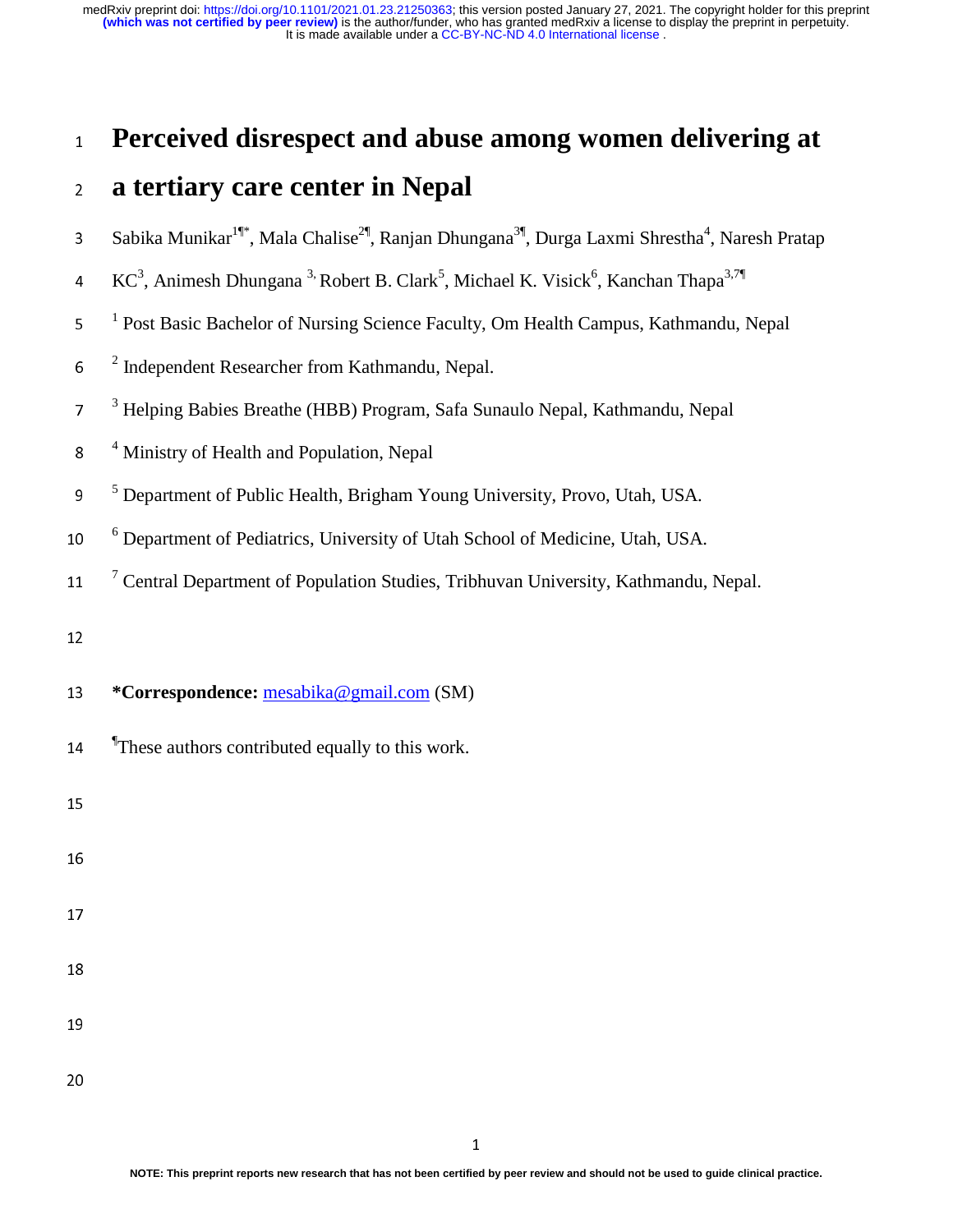### <sup>21</sup>**Abstract**

# 22 **Background**<br>23 Of the children bo

Of the children born every year in Nepal, 57.4% are delivered in health facilities. Disrespect and

24 abuse of women during maternity care are problems that can significantly impact women's

25 willingness to seek out life-saving maternity care. However, evidence suggests ongoing

26 disrespectful maternity care worldwide. This study aims to identify perceived disrespect and

27 abuse during labor and delivery among postnatal women delivering at Bheri Hospital, Nepal.

# <sup>28</sup>**Methods**

A cross sectional study was conducted among 445 purposively selected women admitted in 30 postnatal ward of Bheri Hospital, Nepal from February to March 2020. Ethical approval was 31 obtained from Nepal Health Research Council. Informed written consent was obtained from each 32 participant and a face-to-face interview was conducted for data collection. A semi-structured 33 questionnaire consisting of demographic information and a pre-validated Respectful Maternity 34 Care (RMC) tool was used. The information was then checked, coded, and entered in SPSS for 35 descriptive and inferential analysis.

## <sup>36</sup>**Results**

In this study, the participants perceived very high friendly care, abuse-free care and 38 discrimination-free care but moderate timely care only. Timely care was found to be significantly 39 associated with age, ethnicity, occupation, monthly income, gravida, type of delivery, and <sup>40</sup>complications. On multinomial regression, monthly income and type of delivery were the only 41 factors found to be significant. Those mothers who had spontaneous vaginal delivery were 2.07 42 times more likely to have neutral RMC, and those who earn less than twenty thousand Nepalese 43 rupees per month were likely to perceive high timely RMC.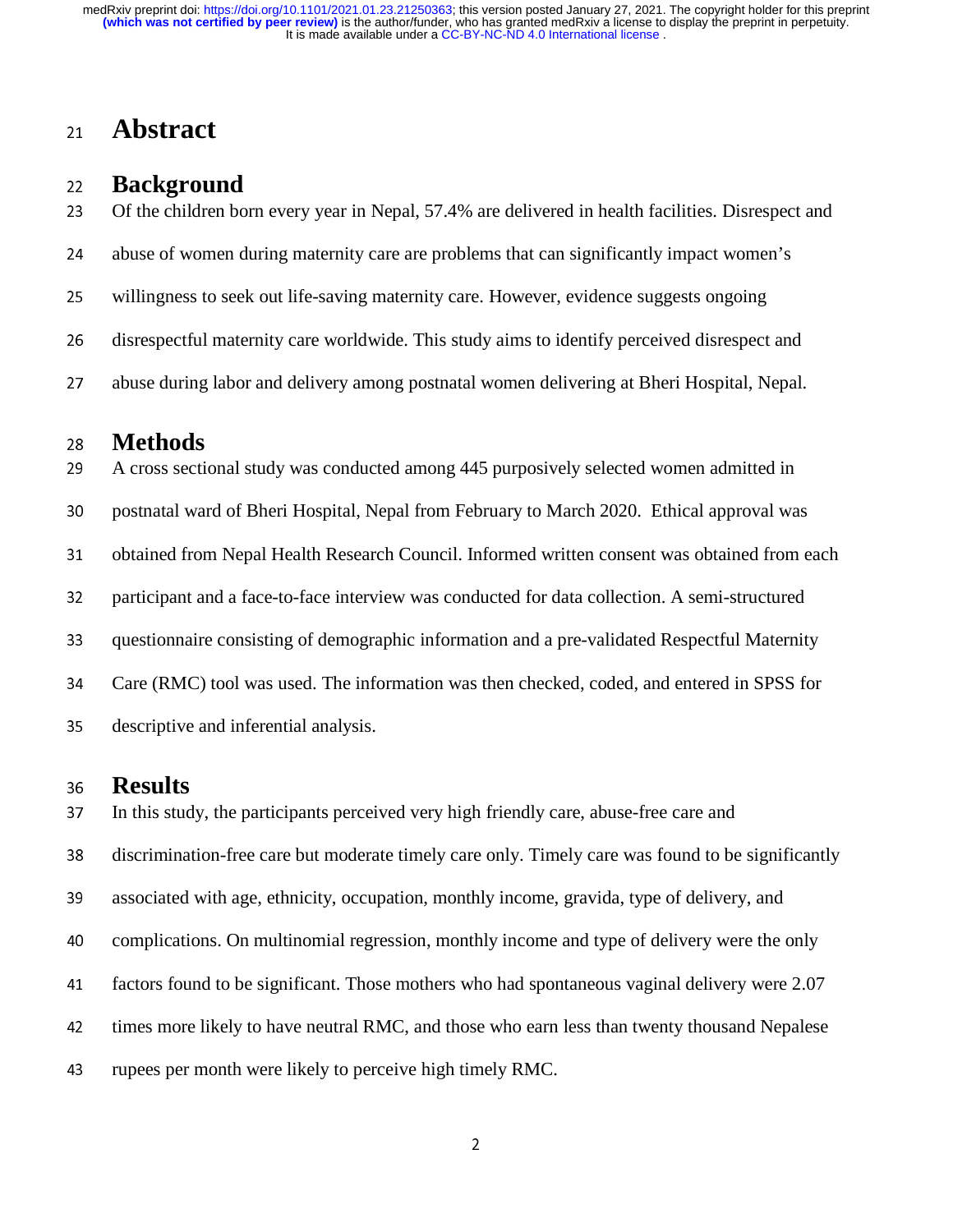# <sup>44</sup>**Conclusion**

- This study concludes that disrespectful or abusive maternal care is not perceived among women
- 46 delivering at Bheri Hospital in terms of friendly care, abuse-free care and non-discriminatory
- 47 care. However, timely care is less reported. Appropriate interventions to provide timely care to
- 48 delivering women must be instituted.
- <sup>49</sup>**Key words:** Delivery; Disrespect and abuse; Labor; Maternal health services; Respectful
- 50 maternity care; Midwives
- 51
- 
- 53
- 
- 
- 55
- 56
- 
- 57
- 58
- 
- 
- 60
-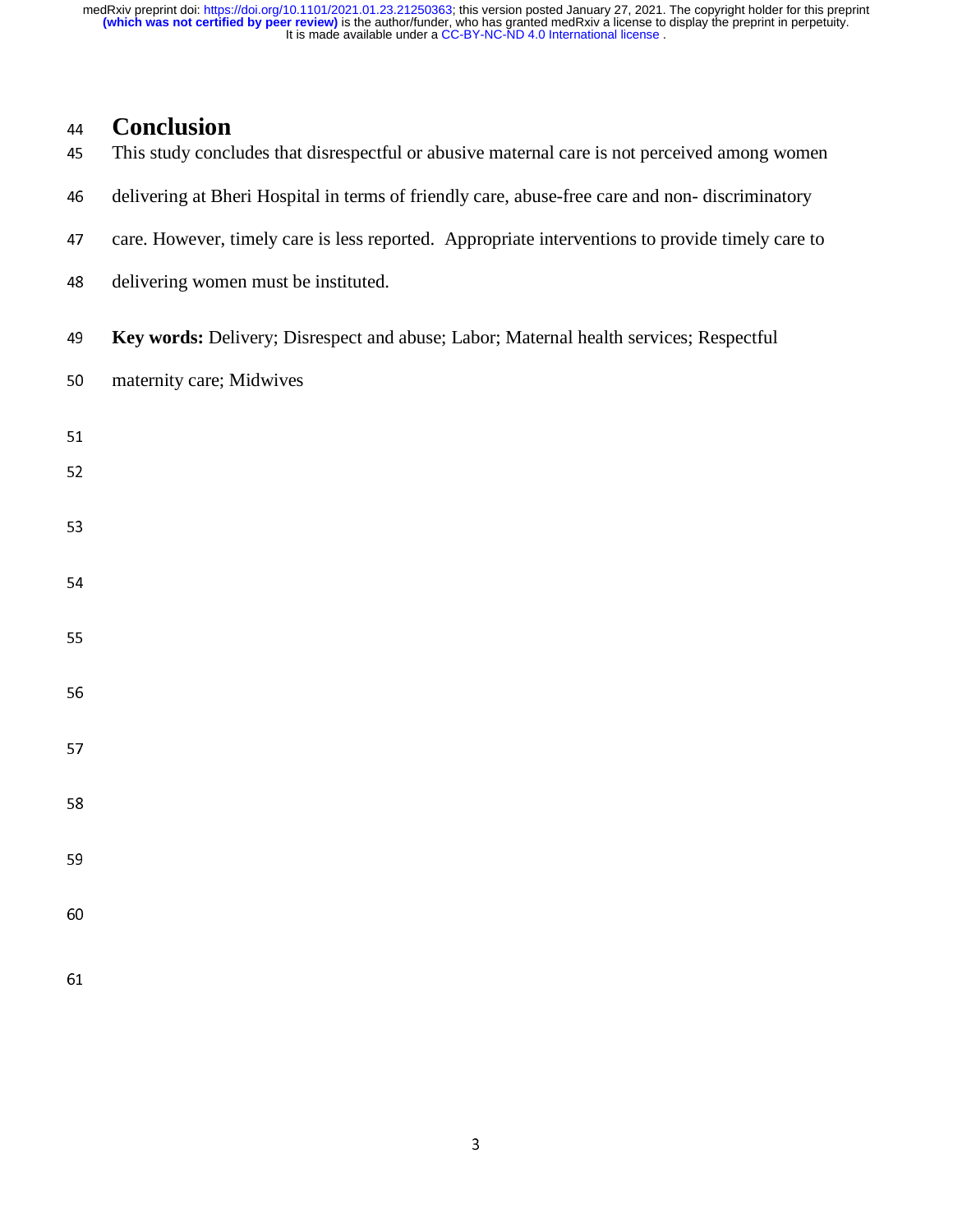## <sup>62</sup>**Introduction**

<sup>63</sup>With Maternal Mortality Ratio (MMR) at 239 per 100,000 live births in 2016- higher than its 64 South Asian neighbors- maternal mortality remains a formidable challenge in Nepal. Although 65 the country has witnessed considerable decline in MMR by 55% from 1996 to 2016 [1], it still <sup>66</sup>needs to go a long way to achieve the target of 70 per 100,000 live births as set out in the 67 Sustainable Development Goals (SDGs) [2].

<sup>68</sup>Ensuring access to quality skilled care before, during, and after childbirth is vital in reducing <sup>69</sup>maternal mortality [3]. In low resource settings such as Nepal the lack of availability of skilled 70 care services, mistreatment during childbirth, including abusive, neglectful, or disrespectful care 71 may result in compromised quality [4]. Women have experienced disrespect and abuse ( $D \& A$ ) <sup>72</sup>all over the world in various forms ranging from physical or verbal abuse, stigma or 73 discrimination [4], detention of babies [4], being shouted at [5], threatening comments [5], <sup>74</sup>withholding procedure related information and providing non-consented care [5]. For instance, a 75 study in Ghana revealed that only a few clients were encouraged to ask questions and explained <sup>76</sup>what to expect during labor [4]. Non-confidential care has also been reported [6], as identified in <sup>77</sup>a study conducted in India. Similarly, evidences suggest that women have also experienced poor <sup>78</sup>quality care in the form of restriction in their choice of birth position and movement, and 79 restriction of liquid drinks during delivery [7].

80 Although a growing body of evidence paints a disturbing picture of women's experience of care 81 during pregnancy and child birth, health care providers justify such acts on the grounds of 82 punishment for non-cooperation from women and good outcomes to babies[4]. Analyzed from 83 the perspective of health service delivery system, difficult circumstances in health facilities 84 under which maternity staffs work, system failures, and inadequate human resource management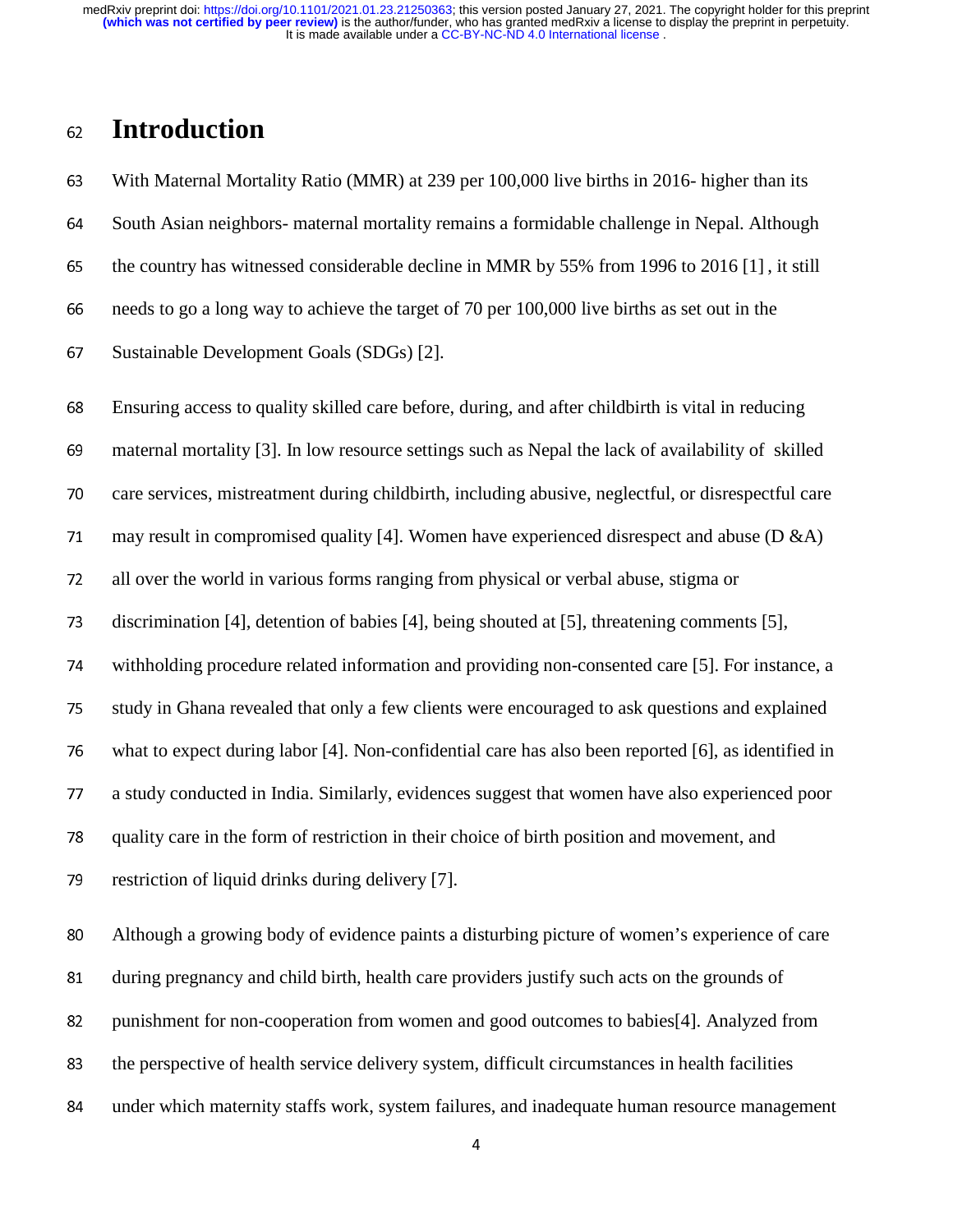| 85  | have been found as important reasons for D&A during delivery [8]. However, justifying             |
|-----|---------------------------------------------------------------------------------------------------|
| 86  | disrespectful care and abuse based on these factors is a violation of women's human rights.       |
| 87  | RMC has been defined by World Health Organization (WHO) as "care organized for and                |
| 88  | provided to all women in a manner that maintains their dignity, privacy, and confidentiality,     |
| 89  | ensures freedom from harm and mistreatment, and enables informed choice, and continuous           |
| 90  | support during labor and childbirth" [9]. In this sense, RMC focuses on expanding safe            |
| 91  | motherhood beyond prevention of maternal mortality and morbidity to incorporate a human-          |
| 92  | rights based approach, including respect to women's autonomy, dignity, choices, privacy and       |
| 93  | preferences [10]. RMC recognizes that all women need and deserve respectful care; and focuses     |
| 94  | on eliminating D&A during pregnancy and childbirth.                                               |
| 95  | Despite the existing evidences that suggest D&A during childbirth presents considerable           |
| 96  | impediments to utilization of skilled birth care globally [9], only a few studies have been       |
| 97  | undertaken to understand the phenomena in Nepal. The majority of these studies have used a        |
| 98  | qualitative approach and only a limited number of studies have used a validated quantitative tool |
| 99  | to measure the level of D&A at the point of service provision, out of which the greater number    |
| 100 | are based on health facilities in Kathmandu Valley.                                               |
| 101 | This study aimed to identify perceived D&A during labor and deliveries among postnatal women      |
| 102 | admitted at a remote hospital and also determine the factors affecting RMC. Understanding         |
| 103 | women's perspective of D&A during care is essential to identify factors that generate RMC in      |
| 104 | the health facility and subsequently in the provision of RMC as envisioned in The Right to Safe   |
| 105 | Motherhood and Reproductive Health Act of 2018.                                                   |
|     |                                                                                                   |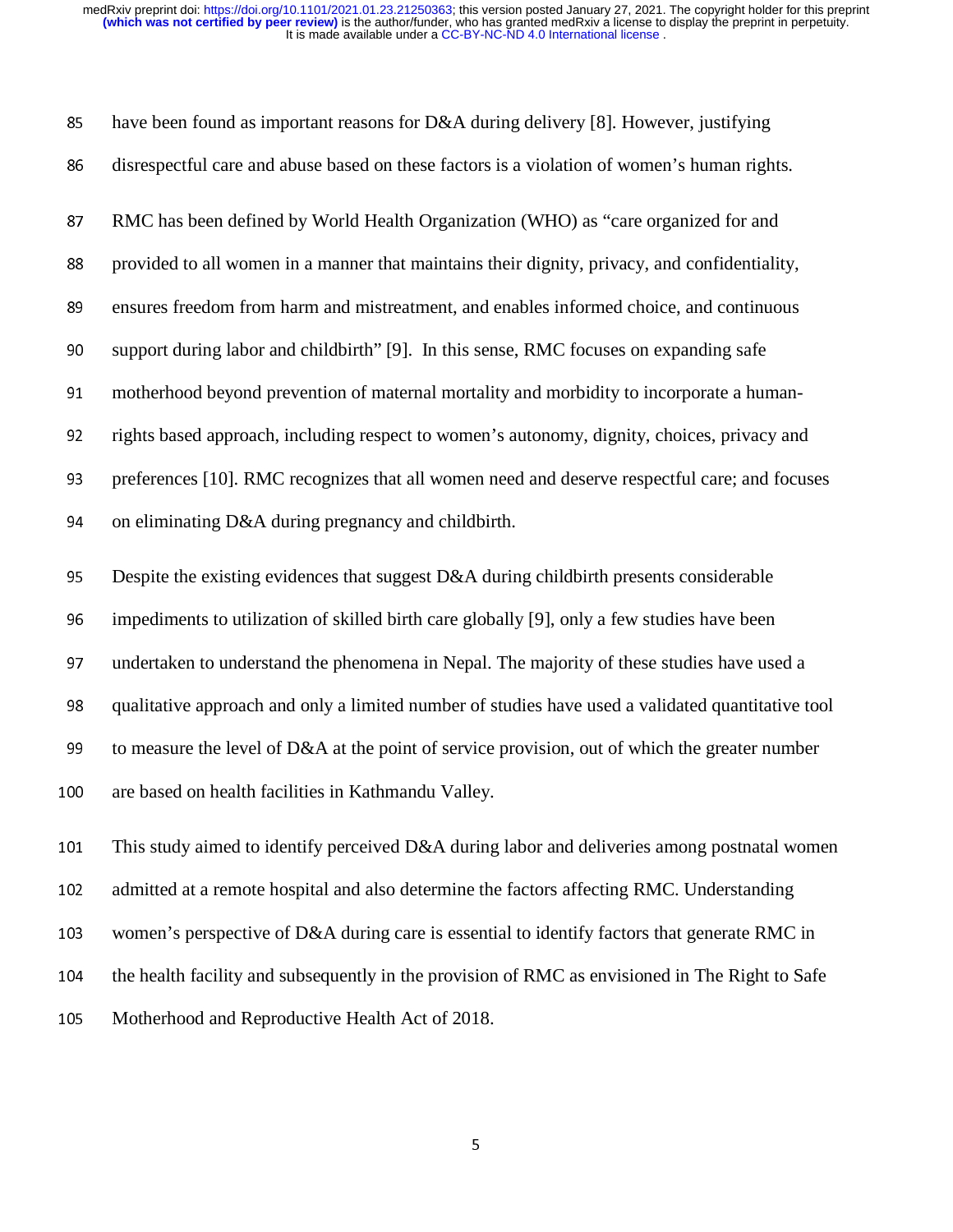## <sup>106</sup>**Methods**

## <sup>107</sup>**Study Design, Study Setting and Sample Size**

<sup>108</sup>A cross-sectional study was done to identify the forms and associated risk factors of perceived

109 disrespect and abuse among women delivering at Bheri Hospital, Nepal. With 5083 deliveries

110 conducted in the year 2017-18 [11], Bheri Hospital in southwestern Nepal is a major referral

111 center for emergency obstetric care services for three out of seven provinces (Lumbini Province,

112 Karnali Province & Sudur Pachhim Province) of the country.

113 The sample size was calculated based on a study conducted in India, Ghana, and Kenya which <sup>114</sup>depicted an overall prevalence of verbal abuse to be 16% across all countries [6]. Considering 115 the prevalence of verbal abuse to be 16%, and level of significance to be 95%, the minimum 116 sample size for the proposed study was calculated to be 237. However, we were able to collect 117 the information from 445 women who delivered during the allocated period of data collection.

### <sup>118</sup>**Study Participants and Recruitment**

119 Purposive sampling technique was used to interview postnatal women admitted at the postnatal 120 ward of Bheri Hospital, within 24 hours of delivery. Those who were unwilling to participate in 121 the study, couldn't understand and/or speak the Nepali language or had a stillbirth or macerated 122 birth during delivery were excluded from the study.

### <sup>123</sup>**Data Collection**

124 Face-to-face interview technique was used to collect data. Each interview lasted for

125 approximately 20 minutes and conducted in the Nepali language. The data were collected from

126 February to March 2020. Informed written consent was obtained before data collection. Data

127 were collected from women in postnatal ward within 24 hours of delivery to avoid recall bias.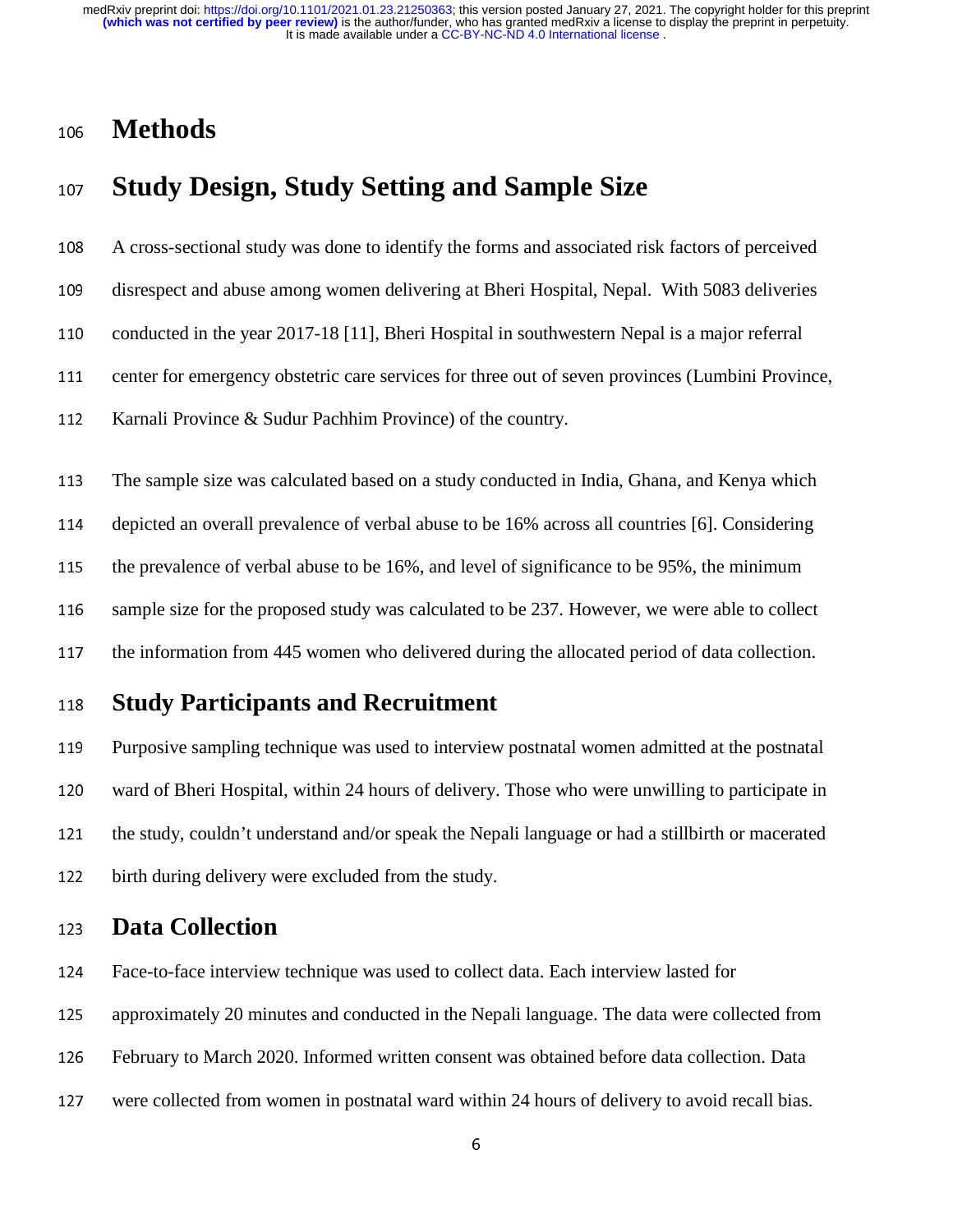<sup>128</sup>A semi-structured questionnaire, divided into two parts, was used as the tool for data collection. <sup>129</sup>The first part included questions relating to socio-demographic factors and obstetric history, 130 details of which are presented in Table 1. The second part of the questionnaire was based on a 131 validated RMC tool with 15 items used to measure women's perception regarding RMC. The 132 tool has four dimensions: friendly care, abuse-free care, timely care and non-discriminatory care 133 consisting of 7, 3, 3 and 2 items, respectively [12]. The construct validity of the scale is 134 confirmed by the high average factor loading of the four components ranging from 0.76 to 0.82 135 and a low correlation between the components. The scale has adequate reliability with  $\alpha =$ <sup>136</sup>0.845[13]. The instrument was translated into the Nepali language and validated by a Nepali 137 language expert. The content validity of the instrument was established by consultation with 138 subject experts. Consistency of the tool was checked by pre-testing among 10% of women 139 delivering at Bheri Hospital which was not included in the final study sample.

### <sup>140</sup>**Data Analysis**

141 The collected data was checked, organized and coded, and entered into Microsoft excel and then 142 exported to SPSS (Statistical Package for the Social Sciences) 17.0 version for analysis. The data 143 were analyzed by using descriptive statistics like frequency, percentage, mean, standard 144 deviation, and inferential statistics: chi-square test, and multinomial logistic regression.

145 Mean score (M) of four broad components i.e. friendly care, timely care, abuse free care, and 146 non-discriminatory care was used to describe the level of respectful maternity care experienced 147 by the postpartum women during childbirth in each component separately. To determine the 148 participant's degree of respectful maternity care, the following Likert- range conversion and 149 qualitative interpretation were used: 4.20- 5.00-Very High, 3.4- 4.19 -High, 2.60- 3.3 - Moderate, 150 1.80- 2.5 -Low and 1- 1.78 Very Low [12].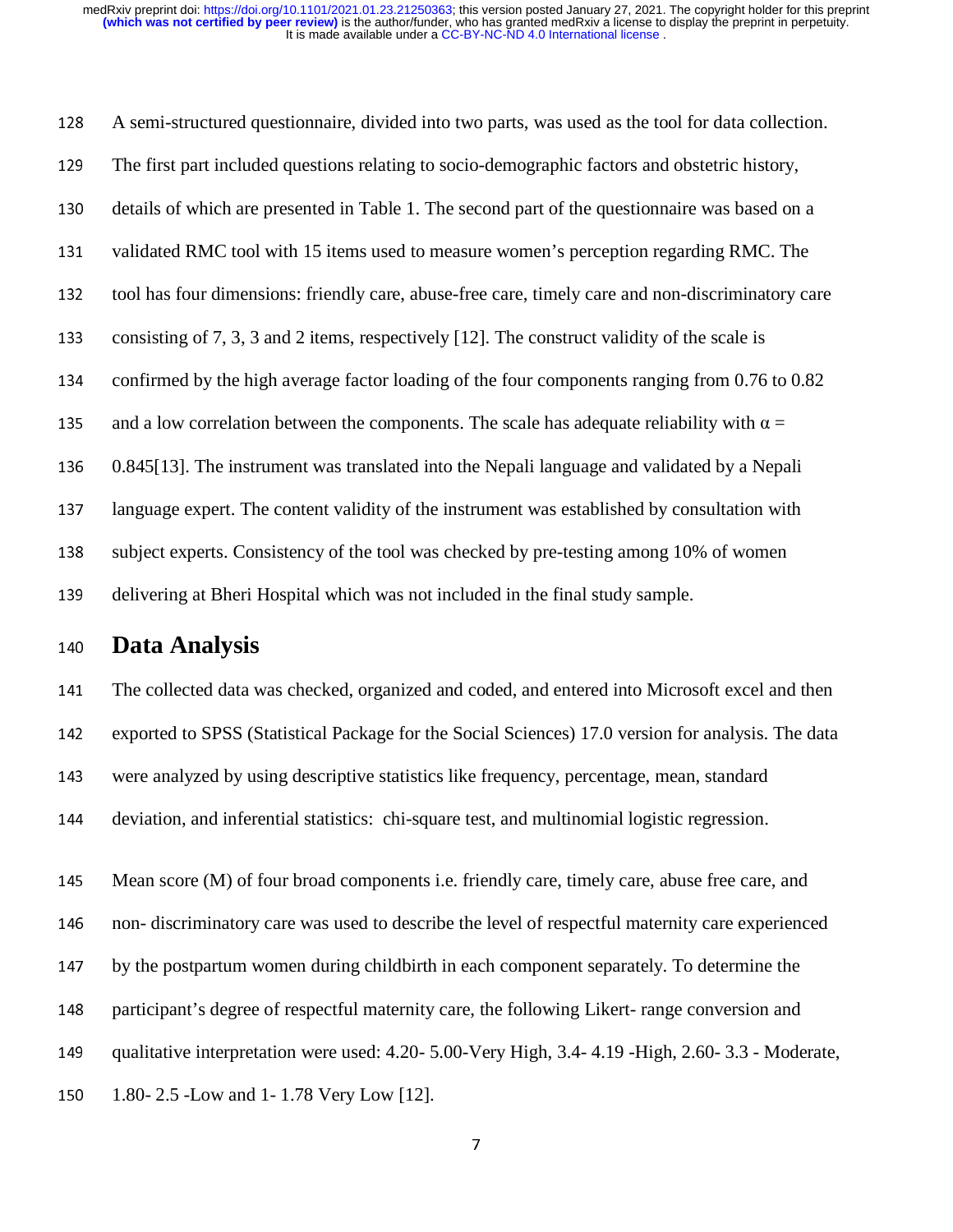### <sup>151</sup>**Ethical Approval**

152 Ethical approval was obtained from the Nepal Health Research Council (Ref #1953, 18 March <sup>153</sup>2020). Written permission from Bheri Hospital administration was also obtained. Informed 154 written consent was obtained from the respondents. Participants were also assured that their 155 participation/non-participation would have no bearing on their treatment. Confidentiality of the 156 participants was maintained by assigning unique identification code to each participant.

## 157 **Results**<br>158 Table 2 deg

- Table 2 depicts the socio-demographic information of the participants. The majority of them
- <sup>159</sup>(74.4%) were aged 20- 30 years, belonged to the Janjati ethnic group (46.1%), and most of them
- <sup>160</sup>(91.2%) followed the Hindu religion. The majority (86.7%) were educated. However, almost half
- <sup>161</sup>(50.8%) were unemployed. Approximately fifty-three percent of respondents were from joint or
- 162 extended family. Regarding the spouse's background, most of them (91.7%) were educated and
- 163 were involved in a non-formal occupation (71.5%).
- 164 Table 3 illustrates the obstetric history of participants. The majority of participants had less than
- 165 two gravidae (75.7%), were multiparous (64.7%) and most of them (95.7%) had term pregnancy.
- 166 Almost half of the participants  $(51.5%)$  delivered via spontaneous vaginal delivery (SVD) while
- 167 remaining delivered via augmented labor and/or lower section cesarean section. One third of
- 168 respondents (33.3%) had complications during labor.
- 169 Table 4 shows the perception of participants regarding RMC on a 5 points Likert scale. The
- 170 components of RMC are presented in four broad categories of Friendly Care, Abuse-free Care,
- 171 Timely Care, and Non-discriminatory Care.
- <sup>172</sup>Regarding Friendly Care, very few respondents disagreed that the health workers cared for them
- 173 with kind approach  $(0.9\%)$ , treated them in a friendly manner  $(2.6\%)$ , talked positively about the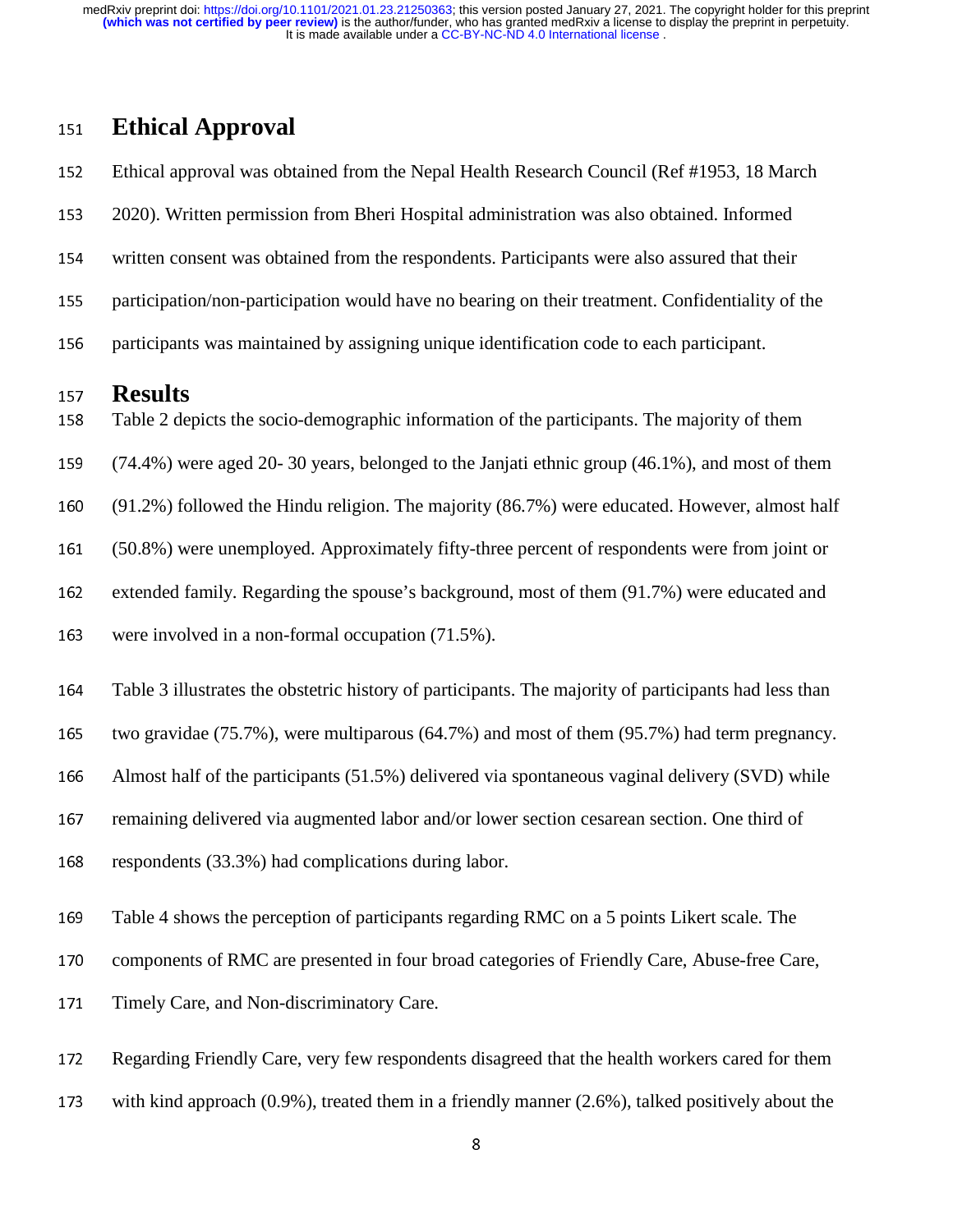| pain and relief measures $(2.0\%)$ , showed concern and empathy $(0.2\%)$ , treated them with respect |
|-------------------------------------------------------------------------------------------------------|
| as an individual (1.5%), and spoke in understandable language (10.5%). Of note, almost half of        |
| the participants (47.2%) disagreed on being called by their name.                                     |
| The table also presents the perception of participants towards Abuse-free Care. Nearly 32.6%          |
| disagreed with the statement that health workers responded to their needs whether or not asked.       |
| Also, 5.6% reported being slapped during delivery for different reasons, and a similar number of      |
| participants (4.7%) reported being shouted at for not doing what they were told to do.                |
| Regarding Timely Care, more than a quarter of participants (27.8%) agreed to being kept waiting       |
| for a long time before receiving care, but a higher number of participants were not allowed to        |
| practice cultural rituals (62%). Some agreed that service was delayed due to health facility's        |
| internal problems (18.7%).                                                                            |
| Perception towards Discrimination-free Care shows that few respondents (3.3%) agreed that the         |
| health workers did not treat them well because of personal attributes. Also, 2.9% of participants     |
| agreed that some health workers insulted them and their companions due to personal attributes.        |
| The mean score shows that the participants' perceptions of Non-discrimination Care (4.67),            |
| Friendly Care (4.42) and Abuse-free Care (4.29) were very high, whereas perception of Timely          |
| Care (3.10) was comparatively moderate.                                                               |
|                                                                                                       |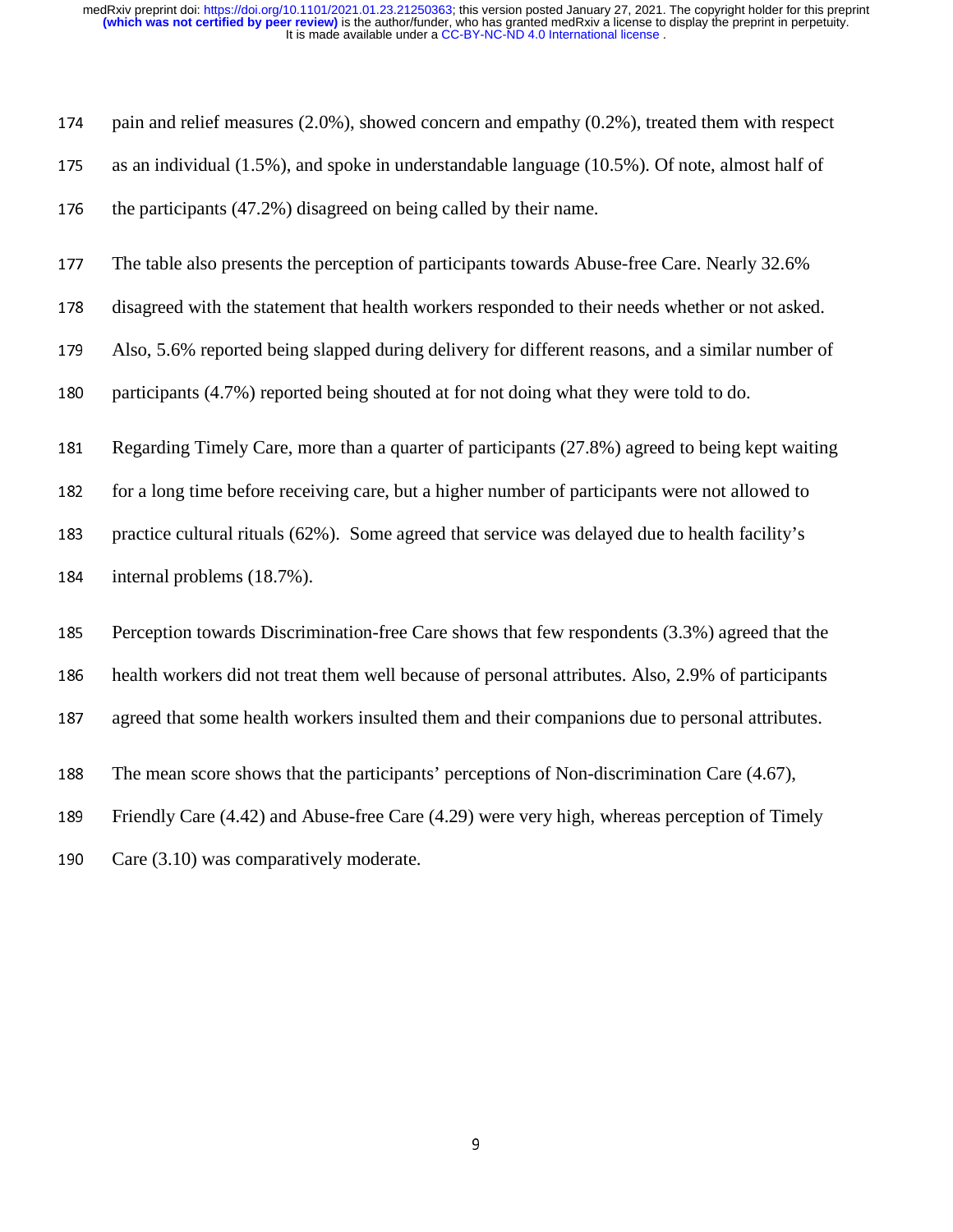| 191 | Table 4 presents the findings of the association between selected demographic and obstetric                  |  |  |  |
|-----|--------------------------------------------------------------------------------------------------------------|--|--|--|
| 192 | characteristics and the Friendly Care component of RMC. This table shows that there is a                     |  |  |  |
| 193 | significant association between timely care and monthly income $(p<0.05)$ , gravida $(p<0.05)$ , para        |  |  |  |
| 194 | $(p=0.004)$ , and week of gestation ( $p=0.026$ ).                                                           |  |  |  |
| 195 | Table 6 reveals the association between Abuse-free Care and selected demographic and obstetric               |  |  |  |
| 196 | characteristics. This table shows that there is a significant association between Abuse-free Care            |  |  |  |
| 197 | and spouse's occupation ( $p=0.002$ ), para ( $p=0.010$ ), type of delivery ( $p<0.05$ ).                    |  |  |  |
| 198 | Table 7 shows the association between Timely Care and selected characteristics which reveals                 |  |  |  |
| 199 | that there is a significant association between Timely Care and age $(P<0.05)$ , ethnicity (p=0.002),        |  |  |  |
| 200 | occupation ( $p=0.001$ ), monthly income ( $p<0.05$ ), gravida ( $p<0.05$ ), type of delivery ( $p=0.002$ ), |  |  |  |
| 201 | and complications ( $p=0.002$ ). However, there is no significant association between Timely Care            |  |  |  |
| 202 | and educational status, spouse's occupation, or week of gestation (P>0.05).                                  |  |  |  |
| 203 | As mentioned in Table 4, among the four components, women's perception of Timely Care was                    |  |  |  |
| 204 | found to be moderate whereas other dimensions of RMC were perceived very high. To determine                  |  |  |  |
| 205 | the factors resulting in moderate perception of Timely Care, multinomial logistic regression was             |  |  |  |
| 206 | done. Table 8 shows that those who had SVD were 2.07 times as likely to have neutral RMC for                 |  |  |  |
| 207 | Timely Care. Similarly, those who earn less than twenty thousand Nepalese Rupees per month                   |  |  |  |
| 208 | were 2.36 (1.30-4.23) times as likely to have high Timely RMC in Nepal. We did not observe                   |  |  |  |
| 209 | any significant effects between gravida, complication during the delivery, and the number of                 |  |  |  |
| 210 | living children $(P>0.05)$ .                                                                                 |  |  |  |
|     |                                                                                                              |  |  |  |

# 211 **Discussion**<br>212 This study aime

This study aimed to identify perceived Disrespect  $\&$  Abuse and its associated factors during 213 labor and delivery among postnatal women at a busy referral hospital in western Nepal. D&A are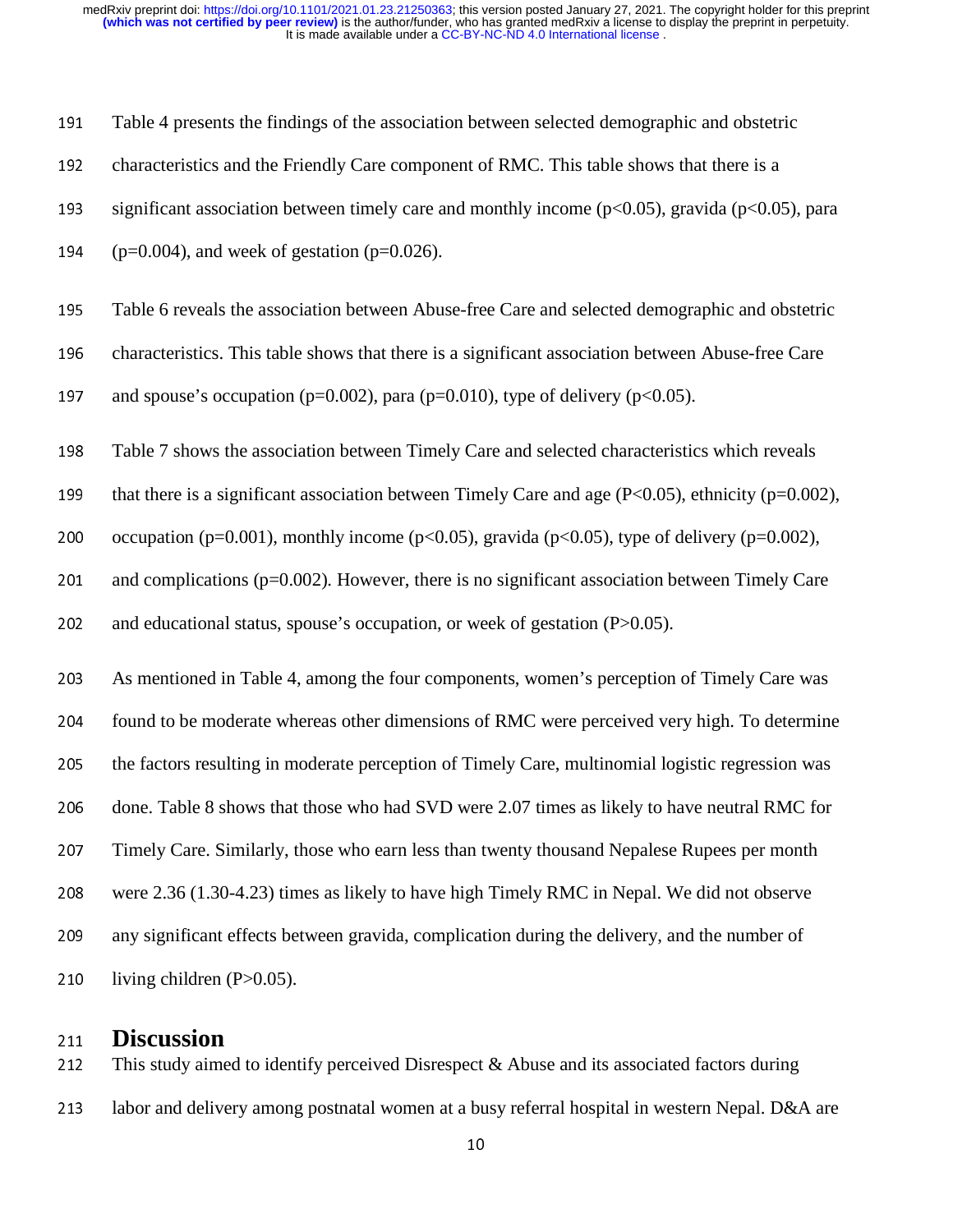214 evaluated based on four different dimensions of RMC i.e. Friendly Care, Abuse-free Care, 215 Timely Care and Discrimination-free Care. Very high degree of Friendly Care, Abuse-free Care 216 and Discrimination-free Care was identified, however, only moderate Timely Care was 217 perceived by the participants which is in contrast to the study in Egypt where only 218 Discrimination-free Care was perceived to be high and other dimensions to be moderate [12]. 219 The reason for high rating of Abuse-free Care in this study could be normalization of the abuse 220 in the health care setting  $[14]$ , where delivering women think that it is normal to be abused 221 physically and/or verbally for better labor outcomes. Also, despite the knowledge of principles of <sup>222</sup>RMC among health care providers, this knowledge may not translate to an improvement in 223  $\alpha$  actual respectful care at the bedside [14]. 224 Most of the women (91.3%) perceived that they were treated in a friendly manner which is 225 consistent with a direct observation of RMC in health facilities of five countries in East and 226 Southern Africa (86%) [7]. Talking positively about the pain and relief measures was one of the 227 components of Friendly Care where very few respondents (2.0%) disagreed with the statement. 228 The reasons for not addressing pain may be due to the lack of availability of a doctor [14] and/or 229 the shortage of health workers persistent in the country  $[15]$ . The shortage, however, might have 230 been more pronounced at the time of data collection due to the ongoing staff adjustment process 231 undertaken as part of implementing Federalism in the country [16]. <sup>232</sup>WHO recommends communication between maternity care providers and women in labor, using 233 simple and culturally acceptable methods [17]. Evidence suggests that language barrier is a 234 critical factor that hinders effective communication and can also pose considerable risk to patient

235 safety and quality of care [18]. More than two third of the participants  $(84%)$  in this study

236 confirmed that the health worker spoke in a language understandable to them. A study conducted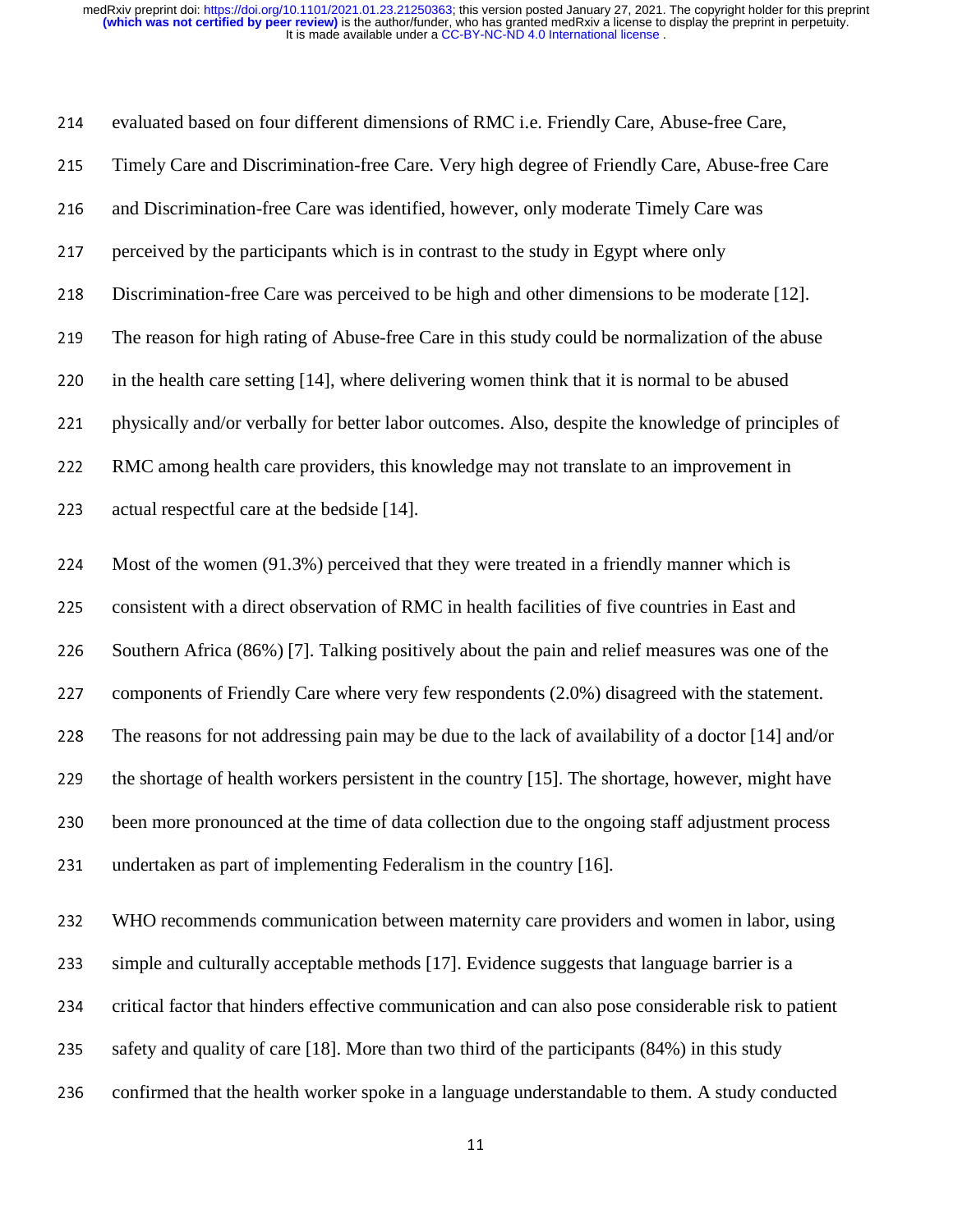237 in Egypt found that nearly 61% of the health workers did not communicate in an understandable <sup>238</sup>language. This suggests that language barrier was less common in our context. To ensure 239 respectful attitude and supportive environment during delivery, it is required to continue <sup>240</sup>emphasizing the importance of health care provider-client communication and client-centered 241 care [19].

242 One of the critical elements affecting patients' perception of RMC is the way in which a patient 243 is addressed by a name of her/his preference. Patients' preferred mode of address by healthcare 244 workers, to large extent, is influenced by ethnic and cultural factors. For instance, a study on 245 non-English speaking Australians shows that patients preferred to be called by their informal 246 name [20]. On the other hand, patients in countries like Iran [21] and Israel [22] preferred formal 247 address by title and surname. In this study, 47.2% respondents agreed that they were called by 248 their preferred name, which is similar to the study from Egypt [12]. However, with limited 249 evidence on Nepalese patients' preference of address by healthcare workers, the present study is 250 unable to provide contextual interpretation of the figure. Therefore, we recommend further study 251 on Nepalese patients' preferred mode of address by healthcare workers.

252 Neglect or abandonment during labor and delivery has been reported in varying degrees in 253 countries like Kenya (14.3%) [23] and Tanzania  $(3.45%)$ [24]. This neglect could be in form of 254 health workers not being present at the time of birth, not providing medications or not 255 communicating the progress of labor. More than a quarter of women in this study responded that 256 the health workers did not respond to their need whether or not asked, which is quite a large 257 figure compared to those reported previously. The reason for not responding to needs could be 258 the heavy workload of midwives and health care workers [25]. In an overburdened Nepali health 259 care system where patient to healthcare workers ratio is unimaginably high  $[26]$ . In a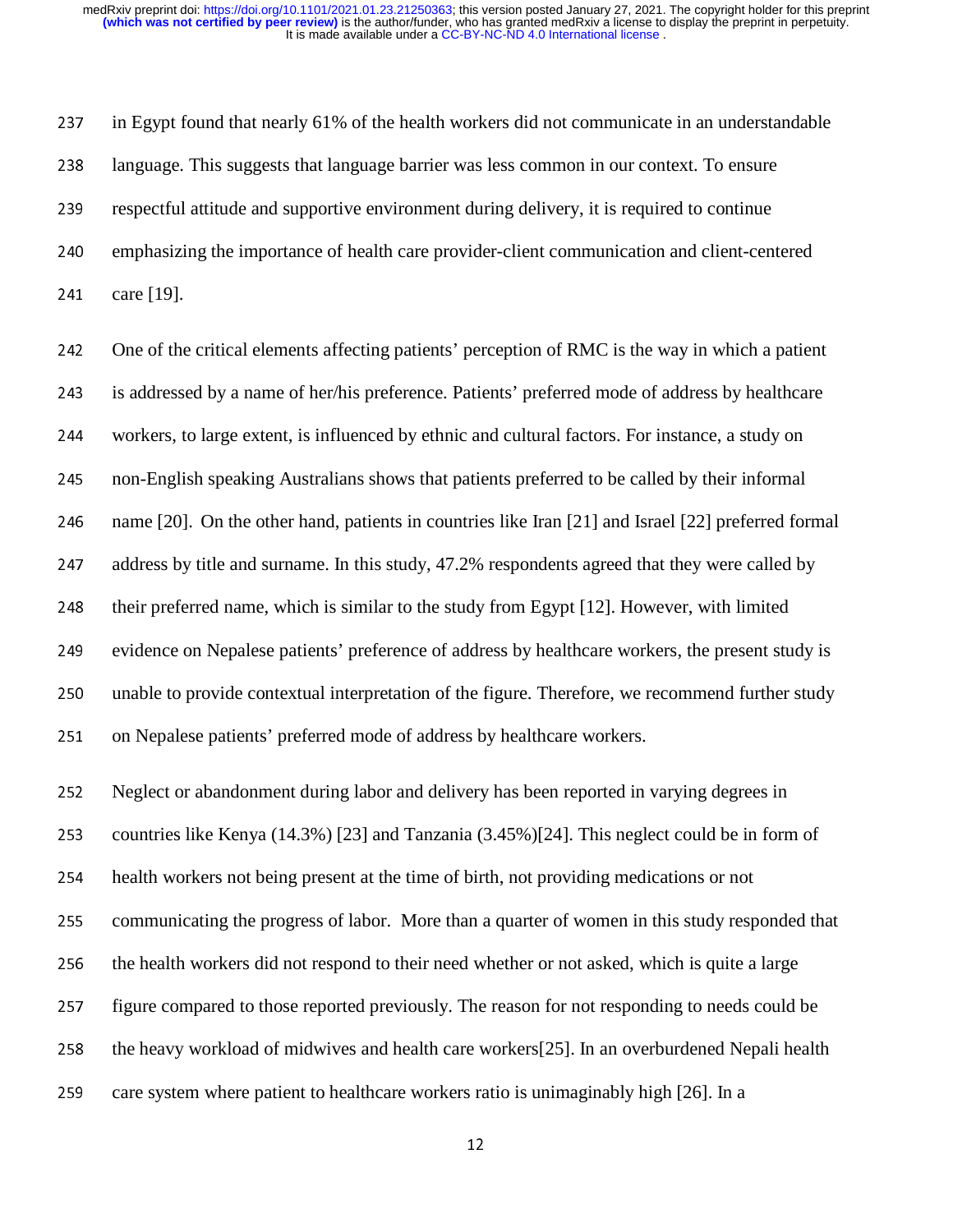260 communication with Shanti Kandel, RN (January 2021), six thousand delivery in Bheri Hospital 261 is attended by a group of only eleven staffs for the fiscal year 2076/77. Silence can be a way in <sup>262</sup>which a system defends itself against the many needs of patients. Silence from a care provider 263 can cause neglect, resulting to avoidable complications during delivery [25], negative impact on 264 the health of mother and / or baby  $[27]$  and also unwillingness to return or recommend others to 265 the health facility for next delivery [28]. Respondents with complications are generally more 266 likely to report D & A during delivery[29]. Although a third of respondents in this study had 267 complications, rates of D  $&$  A remained low.

268 Women, during the process of delivery, are vulnerable to being abused by health workers 269 whether it might be physical or verbal [28,30,31]. Such abuses are likely to result in a high rate 270 of traumatic birth experience for women [32]. Different forms of abuse like being slapped (5.6%) 271 or being shouted at (4.6%) has been reported in this study. Women experiencing physical and 272 verbal abuse was found to be dramatically higher in another study conducted in central Nepal, 273 which reported physical and verbal abuse to be 18.7% and 30% respectively [33]. The difference 274 in reported abuse thus requires extensive research to identify the prevalence and institute 275 appropriate interventions. A study has demonstrated that midwives feel a strong sense of 276 accountability and responsibility for labor and delivery outcomes and tend to do whatever it 277 takes to deliver a live baby to a healthy mother [34]. In addition, the midwives/ nurses ratio per 278 population for Nepal is lesser  $(31.08/10,000$  population) than the recommended by WHO  $279$  (40/10,000 population) leading to overburden for health workers [35]. WHO recognizes that D 280  $\&$  A not only violate the rights of women to respectful care, but also threaten their rights to life, 281 health, bodily integrity and freedom from discrimination [36]. However, abuse in any form, 282 whether it be physical or verbal should never be tolerated during labor and delivery.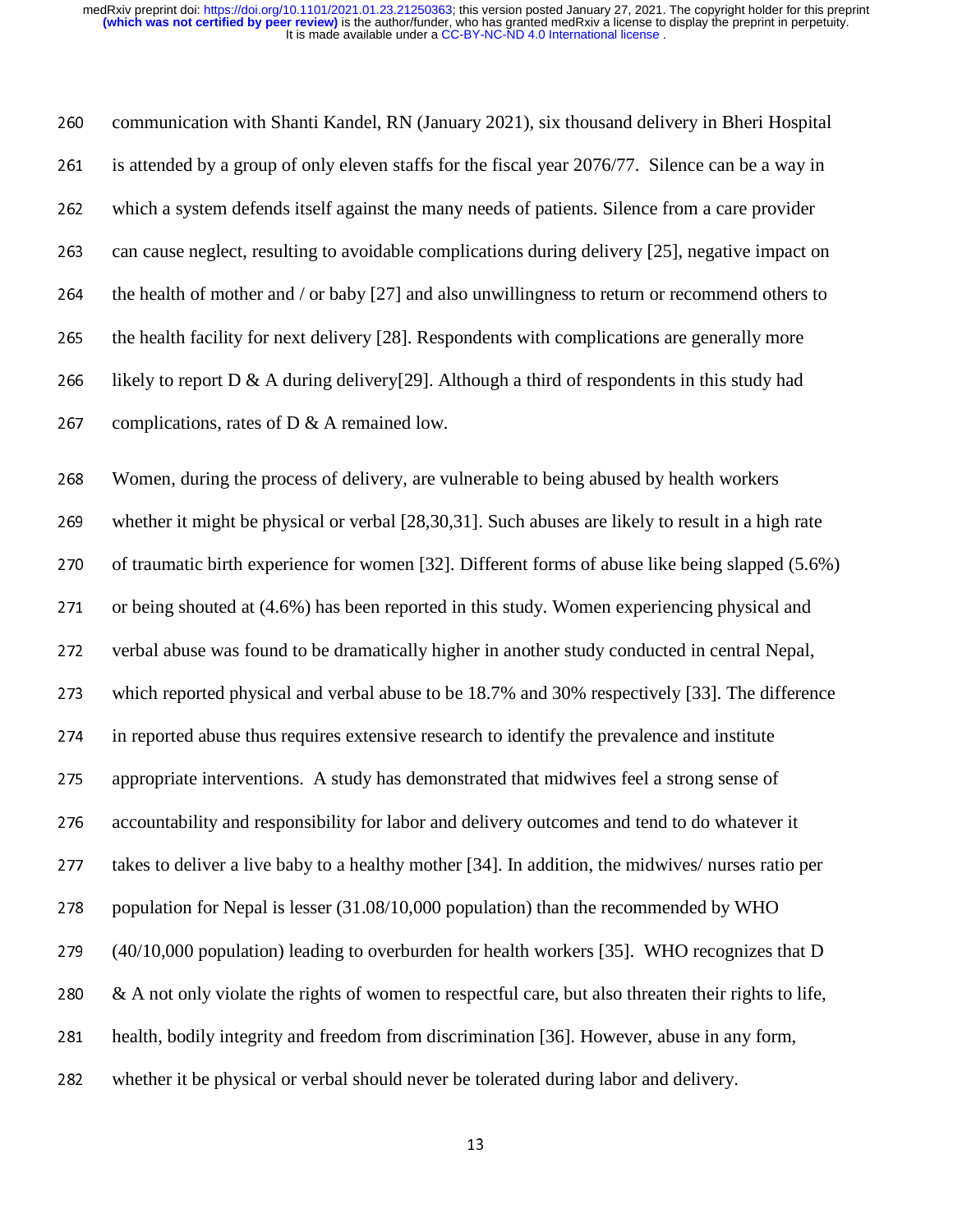283 Nearly half of the respondents (48.3 %) agreed that they were kept waiting for a long time, 284 which is substantially higher than the study conducted in Ghana, Guinea, Myanmar, and Nigeria 285 where 22% reported waiting for long periods before being attended by health workers [4]. The 286 delay in care  $(27.8\%)$  might be due to too few staff as compared to patients as revealed by a 287 study of midwives of Malawi [8]. The situation might be similar in Nepal as shortage of staffs in 288 the hospital setting has been reported [37], further worsened by the ongoing shifts in staff 289 allocation as a part of Federalism. 290 Few participants i.e. approximately three out of a hundred, agreed that the health workers did not 291 treat them well because of personal or their companions' attributes, which is in contrast to a 292 study conducted in Nigeria that showed a higher percentage of discrimination faced by 293 respondents at 8.1% [38]. Birth preparedness practice in Nepal tends to be higher as reported by 294 a study that denotes familiarization of pregnant women with the delivery setting. Early 295 communication and interpersonal relationship between care provider and patient could be a cause 296 for higher Discrimination-free Care [39]. 297 Women with SVD were two times more likely to have a neutral response about RMC for Timely <sup>298</sup>Care as compared to those who had cesarean delivery. Women experiencing caesarian delivery 299 could have ultimately perceived the urgency of services for delivering a healthy baby, thus 300 women with SVD would be more likely to report neutral Timely Care. Similarly, those who earn 301 less than twenty thousand Nepalese Rupees were twice as likely to feel they had a high level of 302 timely RMC. Women of lower economic status may be more tolerant of a long wait in order to 303 receive care in a government facility with higher case load as opposed to delivering at home.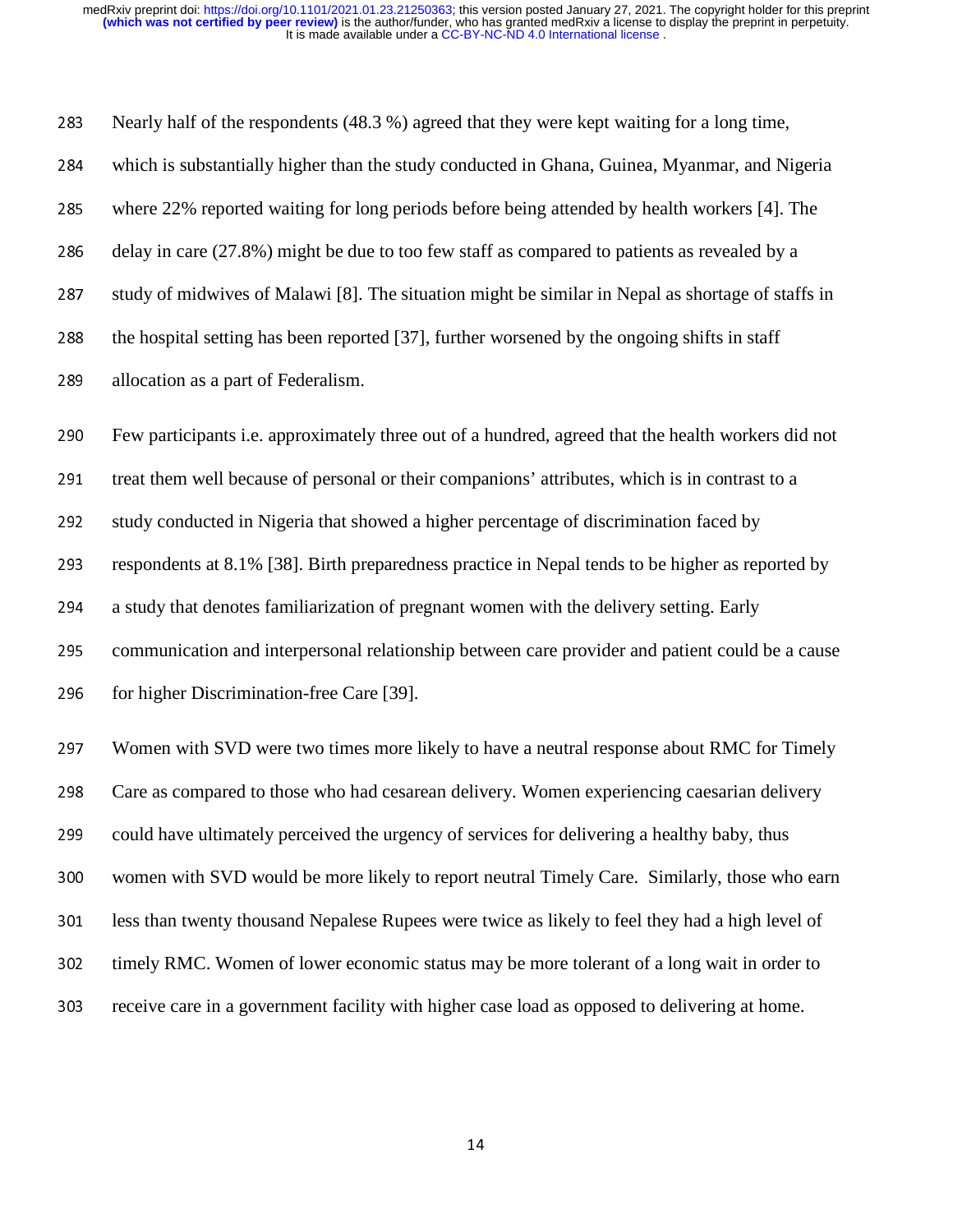# <sup>304</sup>**Limitations**

- This study has used a standardized tool to gather quantitative information about  $D \& A$  faced by
- 306 women during labor and delivery. However in-depth insight regarding health workers'
- 307 perceptions and/or those of delivering women could not be obtained. Also, the potential for
- 308 generalization of the findings cannot be ascertained as only a single tertiary care center in
- 309 western Nepal has been included for the study.
- 310 Information bias and courtesy bias might have occurred as the information was collected by an
- 311 on- duty student nurse, although the respondents were assured prior to the study that their
- 312 opinion would have no impact on further treatment.

# 313 **Recommendations**<br>314 Any forms of D & A must

- Any forms of D  $\&$  A must be prohibited during labor and delivery so that women can enjoy their
- 315 experience of labor and delivery. Irrespective of the health system or staff-related issues; timely
- 316 care must be of priority in order to ensure quality maternity care. Timely Care is simply not
- 317 always possible in highly constrained settings such as Bheri Hospital, but the perception of
- 318 Timely Care might possibly be reduced by additional communication and explanations of the
- 319 cause of the delay.
- 320 Further studies should be conducted to determine RMC at all levels of the healthcare system
- 321 throughout the country, such that potential generalization of our findings and appropriate
- 322 interventions for improvement can be planned accordingly.
- 323 Sustained interaction with the health system are required to implement behavior change
- intervention central to promoting respectful care [40]. The successful improvement in maternity
- 325 care environment for women and midwives needs broader interdisciplinary perspectives on the
- 326 wider drivers of midwives' disrespectful attitudes and behaviors [8].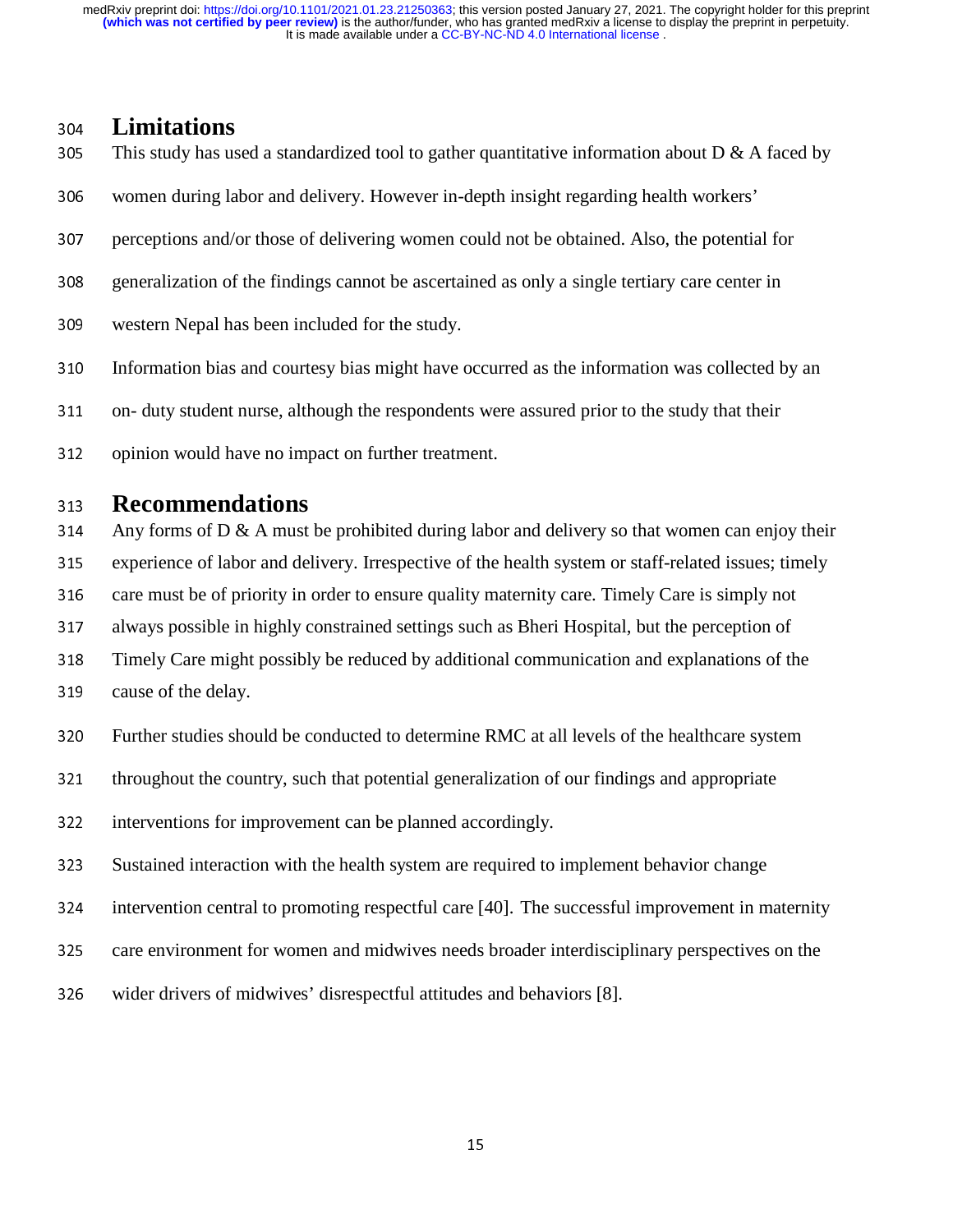# 327 **Conclusion**<br>328 This study concl

- This study concludes that RMC is practiced highly in western Nepal in terms of Friendly Care,
- 329 Abuse-free Care, and Discrimination-free Care. However, Timely Care is less reported.
- 330 Therefore, appropriate interventions to provide Timely Care to delivering women must be
- 331 instituted. Along with this, adequate communication and explanation of delay can reduce
- 332 perception of delayed care among care recipients. Physical or verbal abuse during labor and
- 333 delivery must not be tolerated, and while rates of abuse were shown to be low in this study, there
- 334 remains room for improvement. Further research on RMC in Nepal is required to clarify the
- 335 drivers for  $D \& A$  and examine potential solutions.

# <sup>336</sup>**Abbreviations**

- D&A- Disrespect & Abuse
- <sup>338</sup>LSCS Lower Segment Caesarion Section
- <sup>339</sup>MMR Maternal Mortality Ratio
- 340 NHRC- Nepal Health Research Council
- 341 RMC- Respectful Maternity Care
- 342 SDG Sustainable Development Goals
- 343 SVD Spontaneous Vaginal Delivery
- <sup>344</sup>WHO- World Health Organization
- <sup>345</sup>Declaration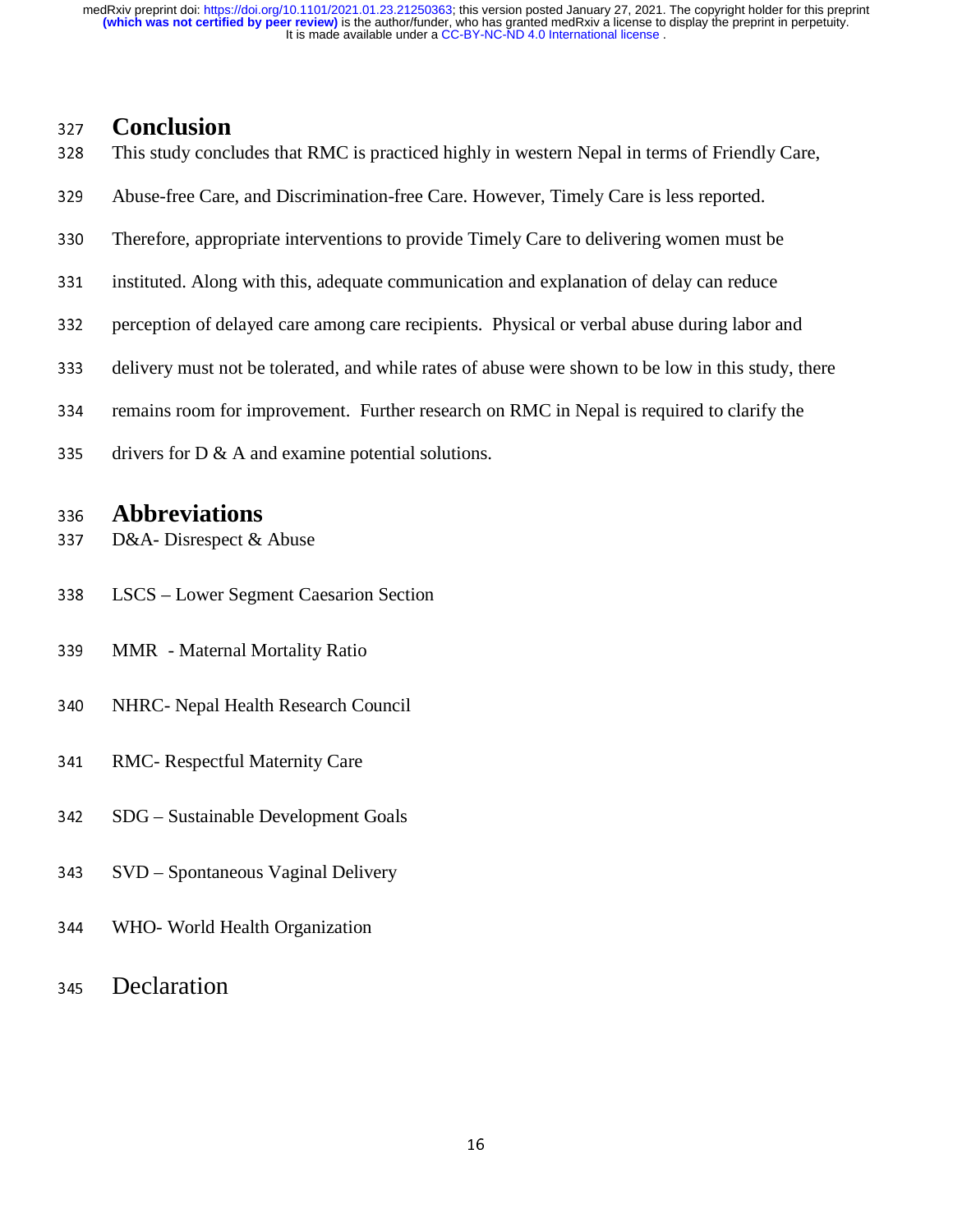- <sup>346</sup>**Competing interests**: The authors declare no competing interests.
- <sup>347</sup>**Funding**: The study was self-funded by the authors.

| 348 Acknowledgments: The authors are immensely thankful to the management of Bheri |
|------------------------------------------------------------------------------------|
|                                                                                    |

- 349 Hospital and to the NHRC for ethical approval. We express sincere gratitude to all women who
- 350 participated in this study along with delivery room residents and midwives for providing support
- 351 during the study. At last but not the least, we are thankful to all the student nurses of Sushma
- 352 Koirala Memorial Hospital, Nepalgunj, Banke for their support during data collection.

### <sup>353</sup>**References**

- <sup>354</sup>[1] Aryal KK, Sharma SK, Khanal MN, et al. Maternal health care in Nepal: Trends and
- 355 determinants [Internet]. 2019. Available from:
- 356 https://dhsprogram.com/pubs/pdf/FA118/FA118.pdf.
- <sup>357</sup>[2] NHRC. Accelerating the safe motherhood program to avert preventable maternal deaths in
- 358 Nepal [Internet]. Kathmandu; 2016. Available from: http://nhrc.gov.np/wp-

359 content/uploads/2019/07/Policy-Brief-on-Maternal-Mortality-in-Nepal.pdf.

- <sup>360</sup>[3] Leontine Alkema, Chou D, Hogan D, et al. National, regional, and global levels and trends
- <sup>361</sup>in maternal mortality between 1990 and 2015 with scenario-based projections to 2030: a
- 362 systematic analysis by the United Nations Maternal Mortality Estimation Inter-Agency
- 363 Group. Lancet [Internet]. 2016;387:462–474. Available from:
- <sup>364</sup>https://www.ncbi.nlm.nih.gov/pmc/articles/PMC5515236/pdf/nihms863926.pdf.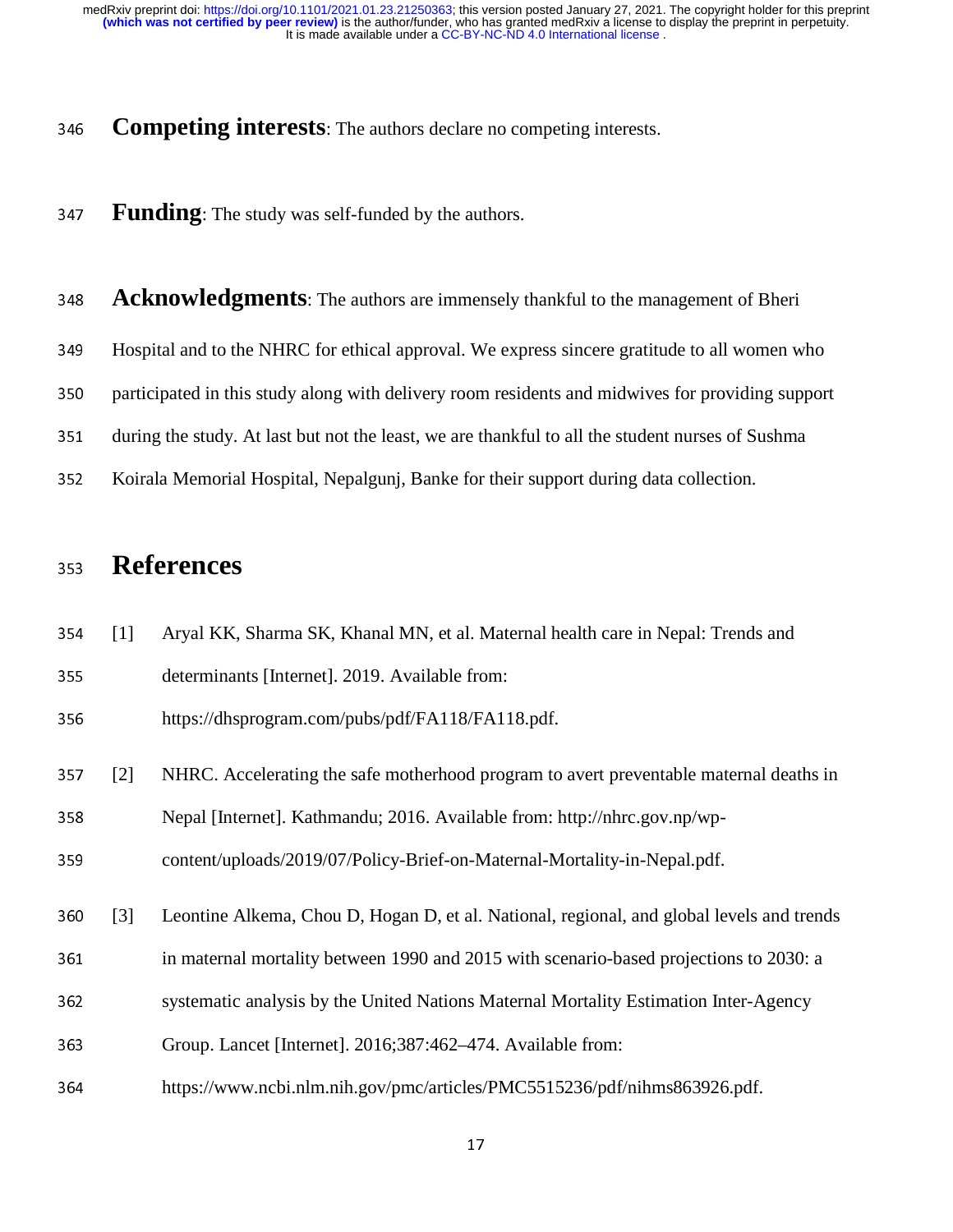|  | 365 [4] Bohren MA, Mehrtash H, Fawole B, et al. How women are treated during facility-based |
|--|---------------------------------------------------------------------------------------------|
|  |                                                                                             |

- $366$  childbirth in four countries  $\Box$ : a cross-sectional study with labour observations and
- 367 community-based surveys. Lancet [Internet]. 2019;394:1750–1763. Available from:
- 368 https://www.thelancet.com/journals/lancet/article/PIIS0140-6736(19)31992-0/fulltext.
- <sup>369</sup>[5] Kruk ME, Kujawski S, Mbaruku G, et al. Disrespectful and abusive treatment during
- 370 facility delivery in Tanzania□: a facility and community survey. Health Policy Plan
- 371 [Internet]. 2018;33:e26–e33. Available from:
- 372 https://academic.oup.com/heapol/article/33/1/e26/2907853.
- <sup>373</sup>[6] Afulani PA, Phillips B, Aborigo RA, et al. Person-centred maternity care in low-income
- <sup>374</sup>and middle-income countries\_ analysis of data from Kenya, Ghana, and India. Lancet
- <sup>375</sup>Glob Heal [Internet]. 2019;7:e96-109. Available from:
- <sup>376</sup>https://www.sciencedirect.com/science/article/pii/S2214109X18304030.
- <sup>377</sup>[7] Rosen HE, Lynam PF, Carr C, et al. Direct observation of respectful maternity care in five
- $378$  countries $\Box$ : a cross-sectional study of health facilities in East and Southern Africa. BMC
- 379 Pregnancy Childbirth [Internet]. 2015;15:1–11. Available from:
- <sup>380</sup>https://europepmc.org/article/PMC/4657214.
- 381 [8] Bradley S, Chipeta E, Kamwendo F, et al. Too few staff, too many patients  $\Box$ : a
- 382 qualitative study of the impact on obstetric care providers and on quality of care in
- 383 Malawi. BMC Pregnancy Childbirth [Internet]. 2015;15:1–10. Available from:
- <sup>384</sup>https://www.ncbi.nlm.nih.gov/pubmed/25880644.
- <sup>385</sup>[9] WHO Reproductive Health Library. WHO recommendation on respectful maternity care 386 during labour and childbirth [Internet]. WHO Reprod. Heal. Libr. Geneva World Heal.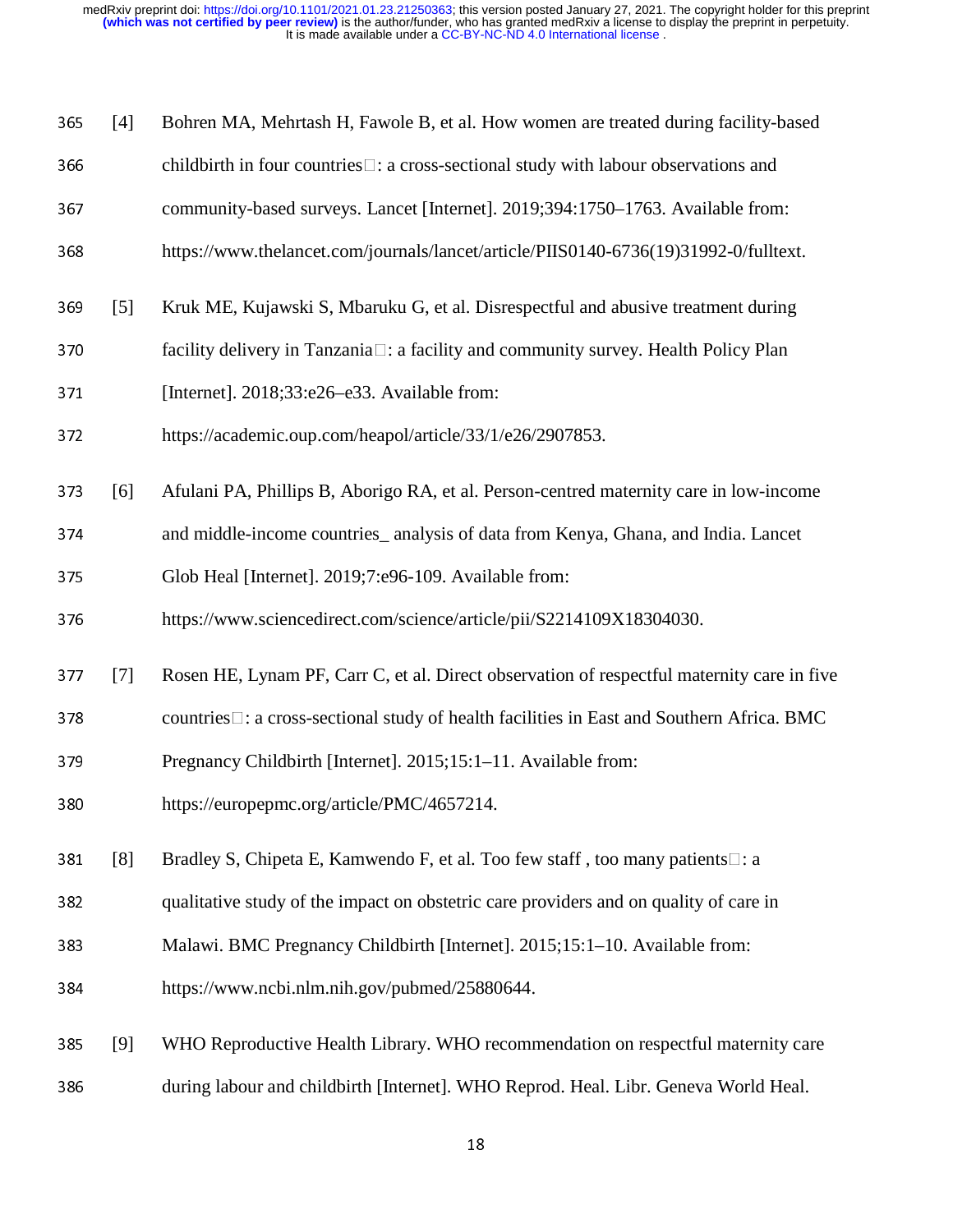| 387 | Organ. 2018. p. 1–11. Available from: https://extranet.who.int/rhl/topics/preconception- |
|-----|------------------------------------------------------------------------------------------|
|     |                                                                                          |

388 pregnancy-childbirth-and-postpartum-care/care-during-childbirth/who-recommendation-

389 respectful-maternity-care-during-labour-and-childbirth.

- <sup>390</sup>[10] USAID. Respectful maternity care [Internet]. 2012. Available from:
- 391 https://toolkits.knowledgesuccess.org/sites/default/files/rmc\_survey\_report\_0\_0.pdf.
- <sup>392</sup>[11] Thapa K, Parajuli U. Trend of caesarean section in Bheri zonal hospital. J
- 393 NepalgunjMedical Coll Coll [Internet]. 2018;16:41–45. Available from:
- <sup>394</sup>https://www.nepjol.info/index.php/JNGMC/article/view/24227?fbclid=IwAR1wEsxQkw
- 395 OsBNcWFl3t1P0Mhyt4CuRu0MeFCLMnn7FKLm2BRpRxhOtz9pI.
- 396 [12] Mousa O, Turingan OM. Quality of care in the delivery room  $\Box$ : Focusing on respectful
- 397 maternal care practices. J Nurs Educ Pract [Internet]. 2019;9. Available from:

398 http://www.sciedupress.com/journal/index.php/jnep/article/view/13634.

<sup>399</sup>[13] Sheferaw ED, Mengesha TZ, Wase SB. Development of a tool to measure women ' s

400 perception of respectful maternity care in public health facilities. BMC Pregnancy

- <sup>401</sup>Childbirth [Internet]. 2016;16:1–8. Available from: http://dx.doi.org/10.1186/s12884-016- 402 0848-5.
- <sup>403</sup>[14] Lambert J, Etsane E, Bergh A. ' I thought they were going to handle me like a queen but
- 404 they didn  $\dot{\ }$  t  $\dot{\ }$ : A qualitative study exploring the quality of care provided to women at the
- 405 time of birth '. Midwifery [Internet]. 2018;62:256–263. Available from:
- <sup>406</sup>https://doi.org/10.1016/j.midw.2018.04.007.
- <sup>407</sup>[15] Baral B, Prajapati R, Karki KB. Distribution and skill mix of health workforce in Nepal. J 408 Nepal Heal Res Counc [Internet]. 2013;11:126–132. Available from: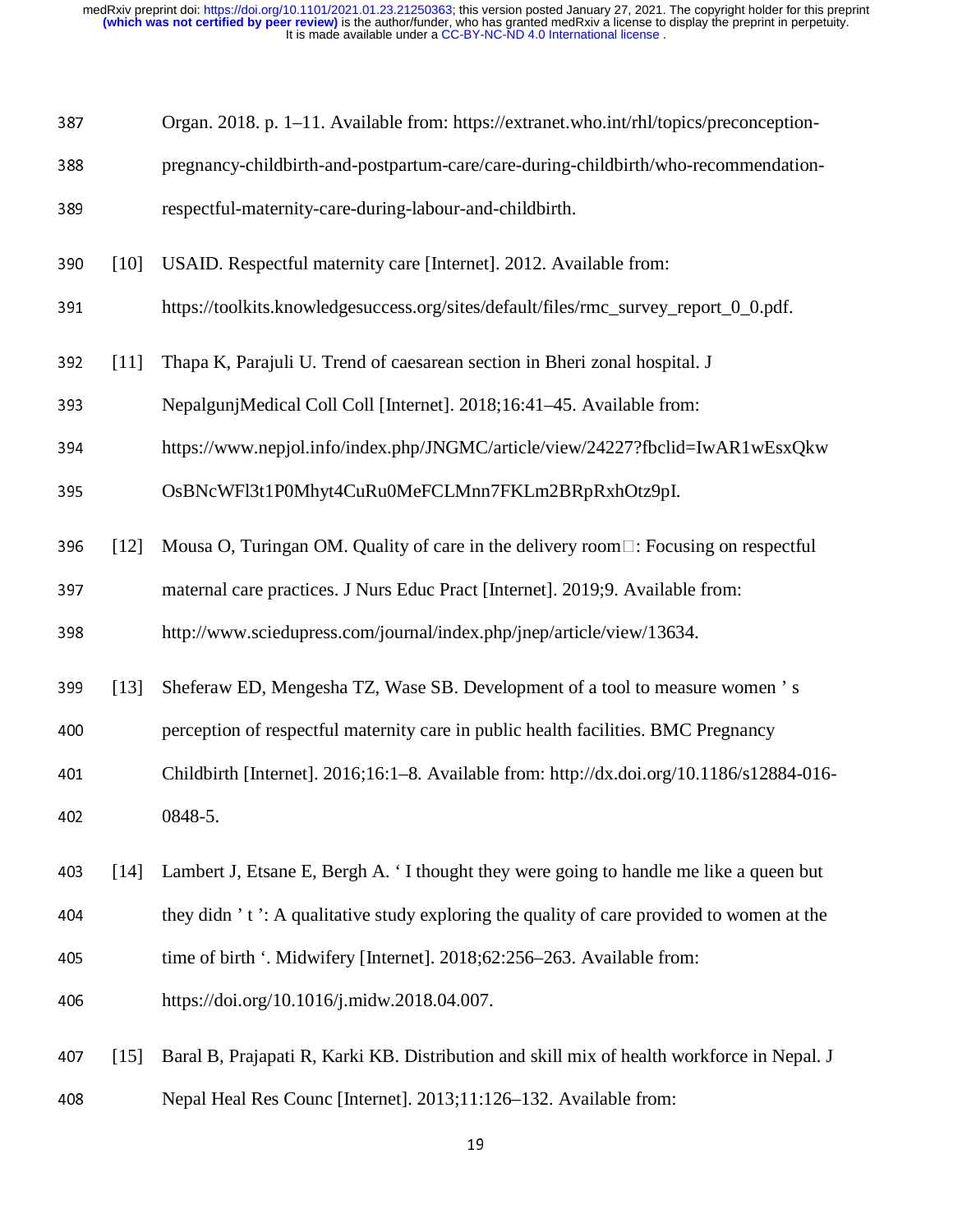- <sup>409</sup>https://pubmed.ncbi.nlm.nih.gov/24362599/.
- <sup>410</sup>[16] Poudel A. Staff adjustment affects health services across the country. Kathmandu Post
- 411 [Internet]. 2019 Dec 3; Available from:
- 412 https://kathmandupost.com/health/2019/12/03/staff-adjustment-affects-health-services-
- 413 across-the-country.
- <sup>414</sup>[17] WHO. WHO recommendation on effective communication between maternity care
- 415 **providers and women in labour. Reprod. Heal. Libr. Geneva; 2018.**
- 416 [18] Moissac D De, Bowen S. Impact of language barriers on quality of care and patient safety
- 417 for official language minority francophones in Canada. J Patient Exp [Internet].
- 418 2019;6:24–32. Available from:
- 419 https://journals.sagepub.com/doi/full/10.1177/2374373518769008.
- <sup>420</sup>[19] Solomon S, Mark S, Merijn G, et al. Why do women prefer home births in Ethiopia?
- 421 BMC Pregnancy Childbirth [Internet]. 2013;13. Available from:
- 422 http://ovidsp.ovid.com/ovidweb.cgi?T=JS&PAGE=reference&D=medl&NEWS=N&AN= 423 23324550.
- <sup>424</sup>[20] Parsons SR, Hughes AJ, Friedman ND. "Please don't call me Mister": Patient preferences
- 425 of how they are addressed and their knowledge of their treating medical team in an
- 426 Australian hospital. BMJ Open [Internet]. 2016;6:1–4. Available from:
- 427 https://pubmed.ncbi.nlm.nih.gov/26739720/.
- <sup>428</sup>[21] Najafi M, Khoshdel A, Kheiri S. Preferences of Iranian patients about style of labelling
- <sup>429</sup>and calling of their physicians. J Pakistan Med Assoc [Internet]. 2012;62:668–671.
- 430 Available from: https://jpma.org.pk/article-details/3549.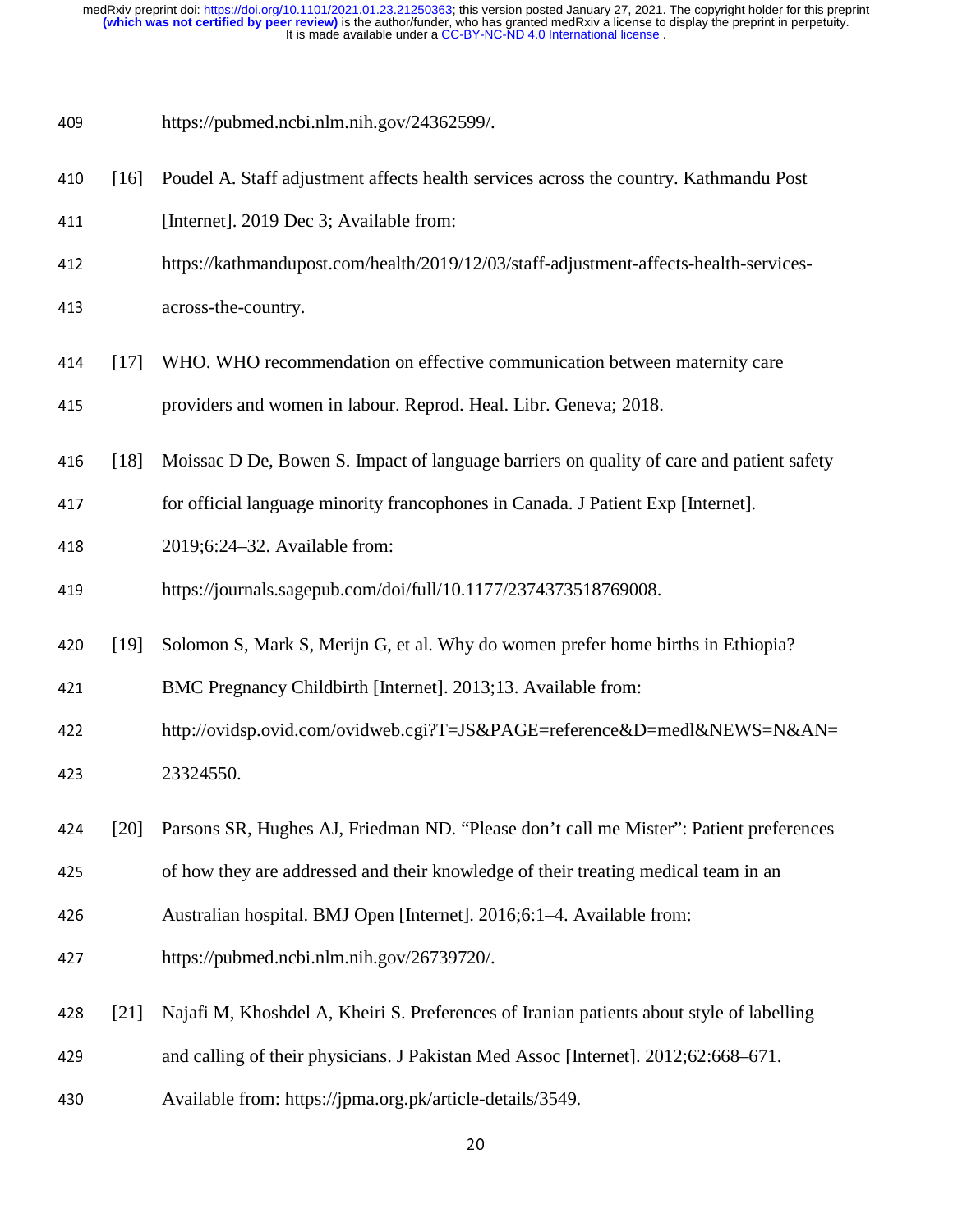| 431 | [22]               | Dekeyser FG, Wruble IAW, Margalith II. Patients voice issues of dress and address.          |
|-----|--------------------|---------------------------------------------------------------------------------------------|
| 432 |                    | Holist Nurs Pract [Internet]. 2003;17:290-294. Available from:                              |
| 433 |                    | https://journals.lww.com/hnpjournal/Abstract/2003/11000/Patients_Voice_Issues_of_Dres       |
| 434 |                    | s_and_Address.3.aspx.                                                                       |
| 435 | $\lceil 23 \rceil$ | Abuya T, Warren CE, Miller N, et al. Exploring the prevalence of disrespect and abuse       |
| 436 |                    | during childbirth in Kenya. PLoS One [Internet]. 2015;10:1-13. Available from:              |
| 437 |                    | http://dx.doi.org/10.1371/journal.pone.0123606.                                             |
| 438 | [24]               | Freedman LP, Kujawski SA, Mbuyita S, et al. Eye of the beholder $\Box$ ? Observation versus |
| 439 |                    | self-report in the measurement of disrespect and abuse during facility-based childbirth.    |
| 440 |                    | Reprod Health Matters [Internet]. 2018;26:107-122. Available from:                          |
| 441 |                    | https://www.tandfonline.com/doi/full/10.1080/09688080.2018.1502024.                         |
| 442 | [25]               | Bradley S, Chipeta E, Kamwendo F, et al. Too few staff, too many patients□: a               |
| 443 |                    | qualitative study of the impact on obstetric care providers and on quality of care in       |
| 444 |                    | Malawi. BMC Pregnancy Childbirth [Internet]. 2015;15. Available from:                       |
| 445 |                    | https://www.ncbi.nlm.nih.gov/pubmed/25880644.                                               |
| 446 | [26]               | Caffrey M, Chilvers R, Martineau T. Human resources for health Nepal country profile        |
| 447 |                    | [Internet]. 2013. Available from:                                                           |
| 448 |                    | http://www.nhssp.org.np/NHSSP_Archives/human_resources/HRH_Nepal_profile_august             |
| 449 |                    | 2013.pdf.                                                                                   |
| 450 | $[27]$             | Lappeman M, Swartz L. Rethinking obstetric violence and the "neglect of neglect": the       |
| 451 |                    | silence of a labour ward milieu in a South African district hospital. BMC Int Health Hum    |
| 452 |                    | Rights [Internet]. 2019;19:30. Available from:                                              |

21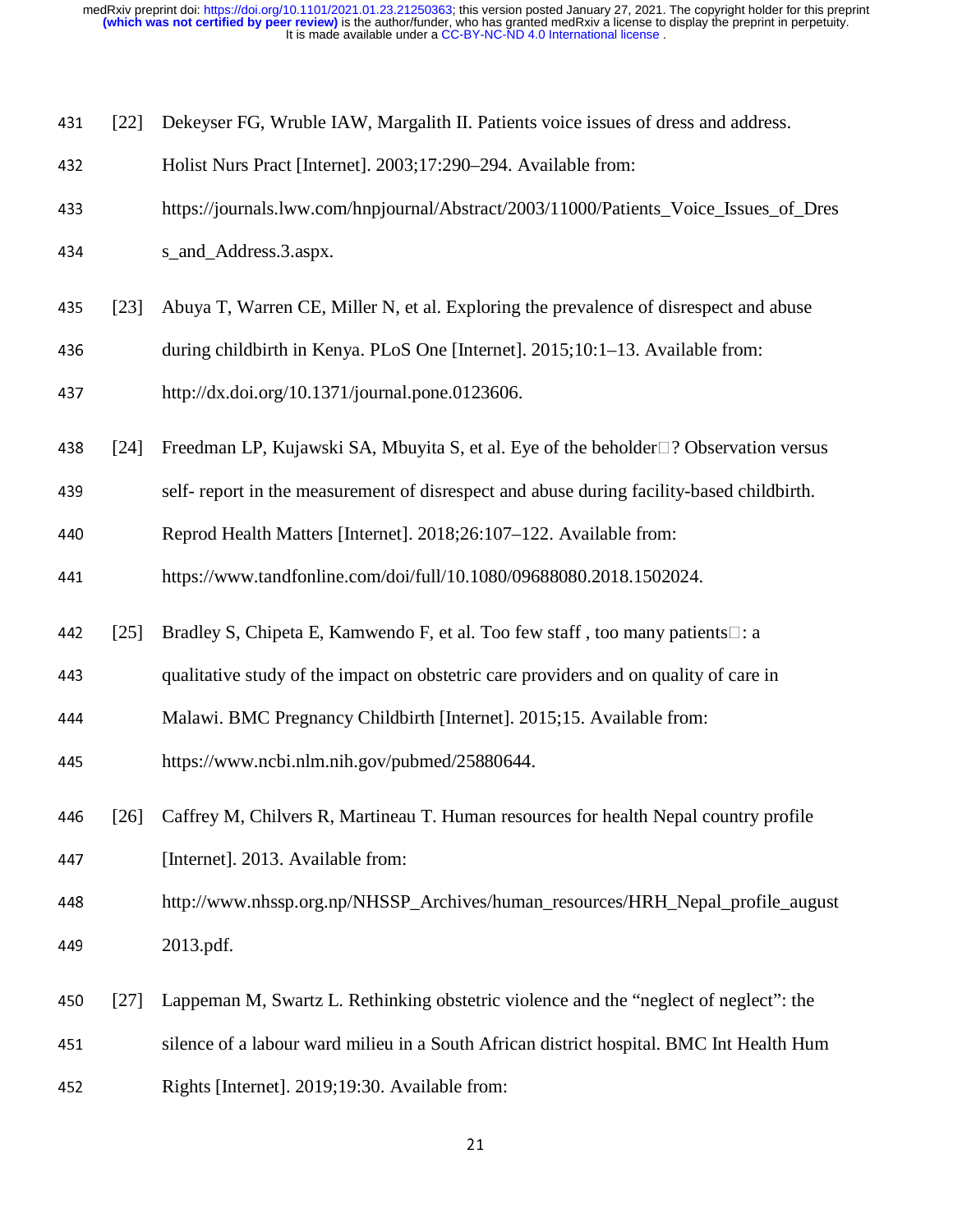| 453 |                    | https://bmcinthealthhumrights.biomedcentral.com/articles/10.1186/s12914-019-0218-2.        |
|-----|--------------------|--------------------------------------------------------------------------------------------|
| 454 | $\lceil 28 \rceil$ | D'Ambruoso L, Abbey M, Hussein J. Please understand when I cry out in pain: Women's        |
| 455 |                    | accounts of maternity services during labour and delivery in Ghana. BMC Public Health      |
| 456 |                    | [Internet]. $2005;5:1-11$ . Available from:                                                |
| 457 |                    | https://link.springer.com/content/pdf/10.1186/1471-2458-5-140.pdf.                         |
| 458 | $[29]$             | Wassihun B, Zeleke S. Compassionate and respectful maternity care during facility based    |
| 459 |                    | child birth and women 's intent to use maternity service in Bahir Dar, Ethiopia. BMC       |
| 460 |                    | Pregnancy Childbirth [Internet]. 2018;18:1–9. Available from:                              |
| 461 |                    | https://bmcpregnancychildbirth.biomedcentral.com/articles/10.1186/s12884-018-1909-         |
| 462 |                    | 8#:~:text=Respondents who were facing complication during labor and, did not face          |
| 463 |                    | complications %5BAOR□%3D□2.38 %2895%25CI%3B 1.28%2C 4.45%29%5D.                            |
| 464 | $[30]$             | Sando D, Ratcliffe H, Mcdonald K, et al. The prevalence of disrespect and abuse during     |
| 465 |                    | facility-based childbirth in urban Tanzania. BMC Pregnancy Childbirth [Internet].          |
| 466 |                    | 2016;16. Available from: http://dx.doi.org/10.1186/s12884-016-1019-4.                      |
| 467 | $\lceil 31 \rceil$ | Orpin J, Puthussery S, Davidson R, et al. Women 's experiences of disrespect and abuse     |
| 468 |                    | in maternity care facilities in Benue State, Nigeria. BMC Pregnancy Childbirth [Internet]. |
| 469 |                    | 2018 [cited 2019 Sep 27];18:1–9. Available from:                                           |
| 470 |                    | https://bmcpregnancychildbirth.biomedcentral.com/articles/10.1186/s12884-018-1847-5.       |
| 471 | $[32]$             | Hodges S. Abuse in hospital-based birth settings? J Perinat Educ [Internet]. 2009;18:8–11. |
| 472 |                    | Available from: https://www.ncbi.nlm.nih.gov/pmc/articles/PMC2776520/.                     |
| 473 | $[33]$             | Pathak P, Ghimire B. Perception of women regarding respectful maternity care during        |
| 474 |                    | facility-based childbirth. Obstet Gynecol Int. 2020;2020.                                  |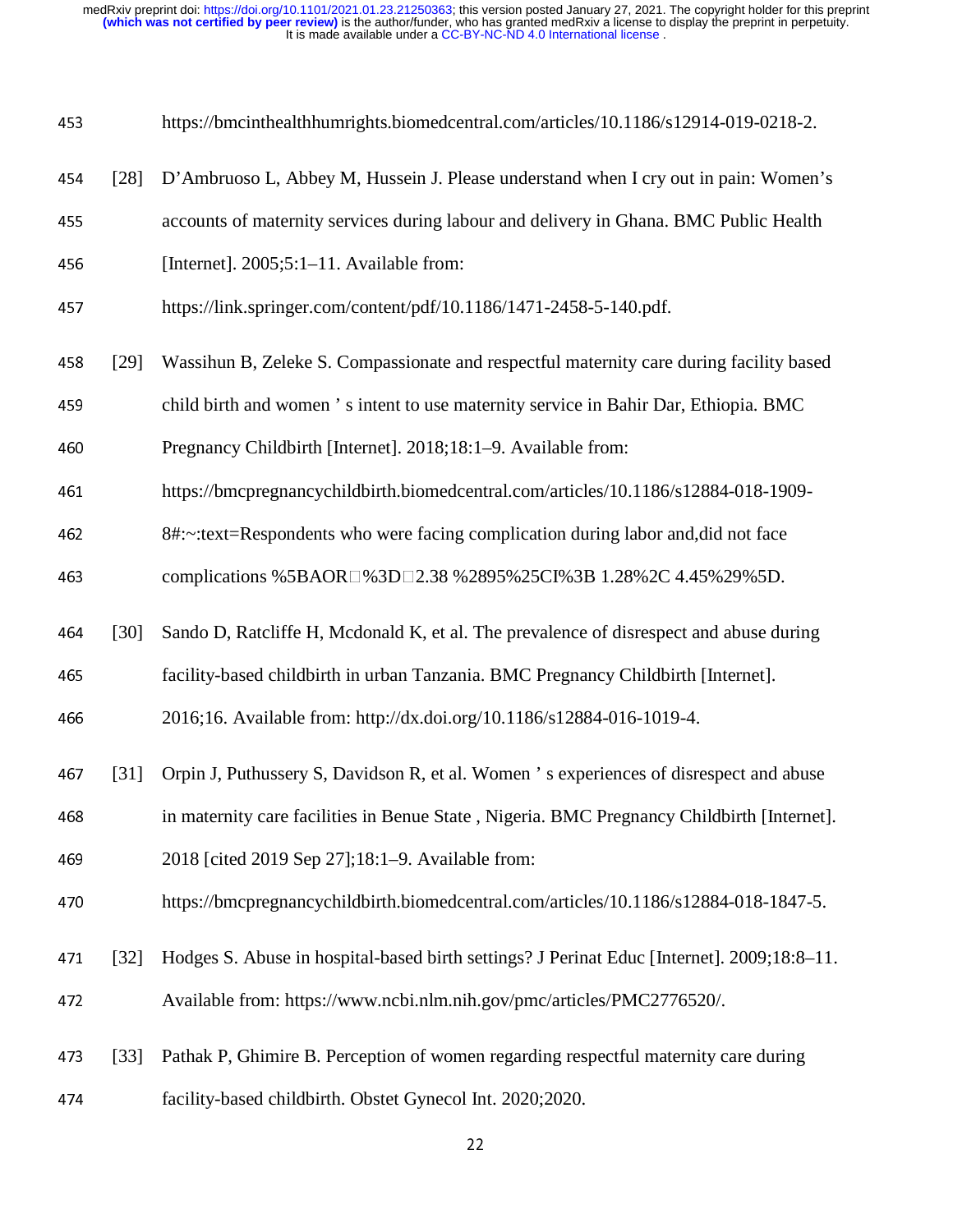- 475 [34] Yakubu J, Health C, Initiative A, et al. It 's for the greater good  $\Box$ : Perspectives on
- 476 maltreatment during labor and delivery in Rural Ghana. J Obstet Gynecol [Internet].
- 477 2014;4:383–390. Available from:
- 478 https://www.scirp.org/journal/paperinformation.aspx?paperid=46320.
- 479 [35] WHO. Nursing and midwifery personnel (per 10000 population). 2018.
- <sup>480</sup>[36] United Nations. A human rights-based approach to mistreatment and violence against
- 481 women in reproductive health services with a focus on childbirth and obstetric violence
- 482 [Internet]. Geneva; 2019. Available from:
- <sup>483</sup>https://digitallibrary.un.org/record/3823698?ln=en.
- <sup>484</sup>[37] Thapa K, Clark RB. Helping babies breathe ( HBB ) program for reduction of neonatal
- 485 mortality  $\Box$ : A hospital based cost effective intervention in Nepal. Med J Shree Birendra

486 Hosp [Internet]. 2020; Available from:

- 487 https://www.nepjol.info/index.php/MJSBH/article/view/25961.
- <sup>488</sup>[38] Ijadunola MY, Olotu EA, Oyedun OO, et al. Lifting the veil on disrespect and abuse in
- 489 facility-based child birth care□: findings from South West Nigeria. BMC Pregnancy
- <sup>490</sup>Childbirth [Internet]. 2019;19:1–8. Available from:
- 491 https://bmcpregnancychildbirth.biomedcentral.com/articles/10.1186/s12884-019-2188-8.
- <sup>492</sup>[39] Silwal K, Poudyal JK, Shah R, et al. Factors influencing birth preparedness in Rapti
- 493 Municipality of Chitwan, Nepal. Int J Pediatr [Internet]. 2020;2020. Available from: 494 https://www.hindawi.com/journals/ijpedi/2020/7402163/.
- <sup>495</sup>[40] Ndwiga C, Warren CE, Ritter J, et al. Exploring provider perspectives on respectful 496 maternity care in Kenya $\square$ : "Work with what you have ." Reprod Health [Internet].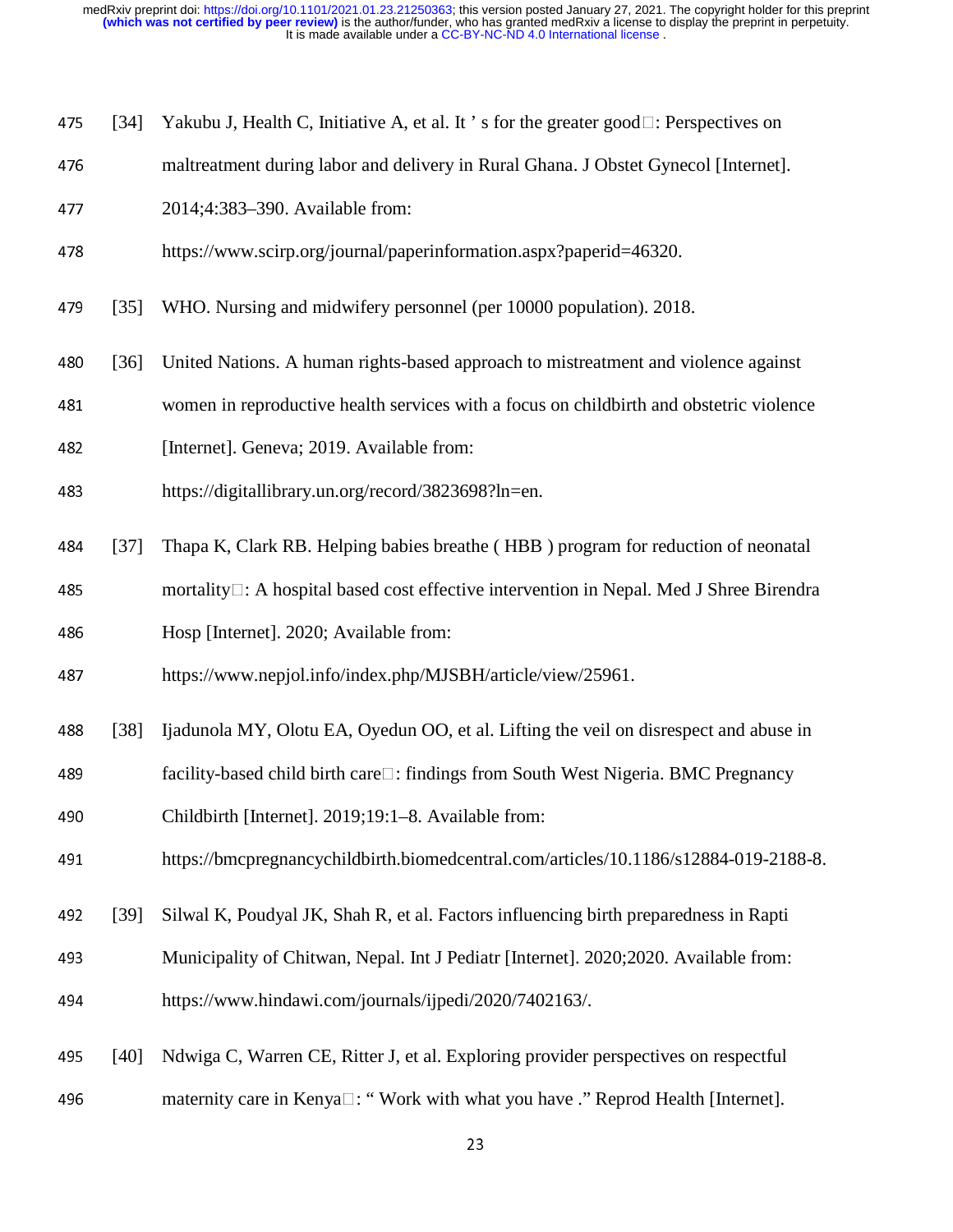### 497 2017;14:1–13. Available from: https://reproductive-health-

498 journal.biomedcentral.com/articles/10.1186/s12978-017-0364-8.

499

500 List of Tables

#### <sup>501</sup>**Table 1.** Distribution of variables in the study

| <b>Part I-</b> Socio-demographic<br>characteristics and obstetric<br>history | <b>Demographic Information:</b> Age of Mother, Ethnicity, Religion,<br>Type of Family, Educational Status, Educational Level,<br>Occupation, Spouse's Educational Status, and Spouse's<br>Occupation |  |
|------------------------------------------------------------------------------|------------------------------------------------------------------------------------------------------------------------------------------------------------------------------------------------------|--|
|                                                                              | <b>Obstetric History:</b> Gravida, Para, Week of Gestation, Type of<br>Delivery, and Complication During Labor                                                                                       |  |
| <b>Part II-</b> Perceived<br>Disrespect & Abuse $^{12}$                      | <b>Friendly Care, Abuse-free Care, Timely Care, and</b><br><b>Discrimination-free Care</b>                                                                                                           |  |

#### 502

<sup>503</sup>**Table 2.** Distribution of participants according to socio-demographic information (n= 445)

| <b>Characteristics</b>          | Frequency (n) | Percent $(\% )$ |
|---------------------------------|---------------|-----------------|
| Age (Years)                     |               |                 |
| $<$ 20                          | 88            | 19.8            |
| $20 - 30$                       | 331           | 74.4            |
| $30 - 40$                       | 26            | 5.8             |
| <b>Ethnicity</b>                |               |                 |
| <b>Brahmin/Chhetri</b>          | 136           | 30.6            |
| Janjati                         | 205           | 46.1            |
| <b>Madhesi/Dalit and others</b> | 104           | 23.4            |
| <b>Religion</b>                 |               |                 |
| Hindu                           | 406           | 91.2            |
| <b>Others</b>                   | 39            | 8.8             |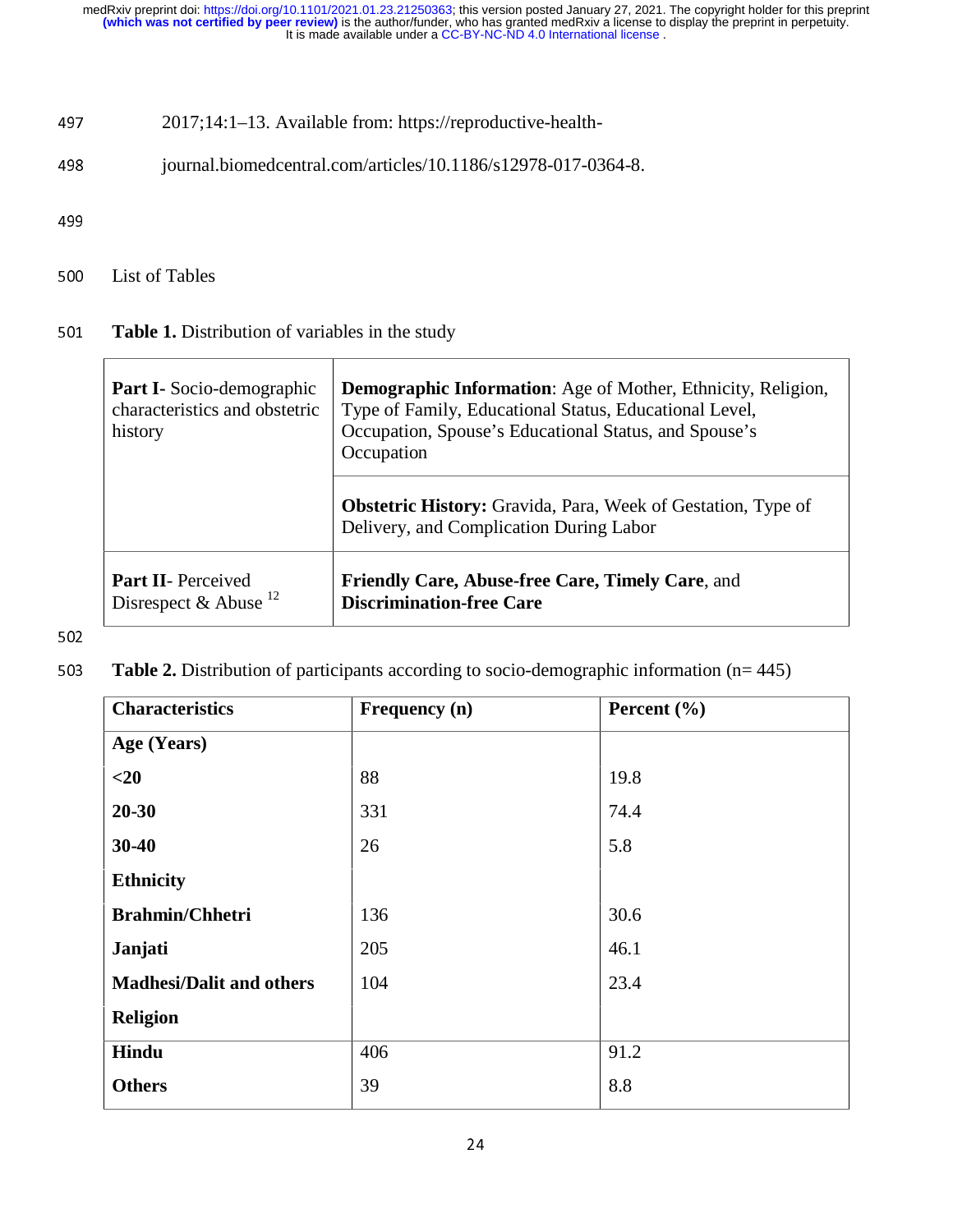| <b>Educational Status</b>          |     |      |
|------------------------------------|-----|------|
| <b>Educated</b>                    | 386 | 86.7 |
| <b>Uneducated</b>                  | 59  | 13.3 |
| Occupation                         |     |      |
| Unemployed                         | 226 | 50.8 |
| <b>Employed</b>                    | 219 | 49.2 |
| <b>Family type</b>                 |     |      |
| <b>Nuclear</b>                     | 208 | 46.7 |
| <b>Joint&amp; Extended</b>         | 237 | 53.3 |
| <b>Monthly income</b>              |     |      |
| $\epsilon = 20000$                 | 263 | 59.1 |
| >20000                             | 182 | 40.9 |
| <b>Spouse's educational status</b> |     |      |
| <b>Educated</b>                    | 408 | 91.7 |
| <b>Uneducated</b>                  | 37  | 8.3  |
| <b>Spouse's Occupation</b>         |     |      |
| <b>Foreign employment</b>          | 25  | 5.6  |
| Non-formal employment              | 318 | 71.5 |
| <b>Formal employment</b>           | 102 | 22.9 |

504

505

### <sup>506</sup>**Table 3.** Distribution of participants according to obstetric history (n=445)

| <b>Characteristics</b> | Frequency (n) | Percent $(\% )$ |
|------------------------|---------------|-----------------|
| Gravida                |               |                 |
| $\leq$ $=$ $2$         | 337           | 75.7            |
| >2                     | 108           | 24.3            |
| Para                   |               |                 |
| Primi para             | 157           | 35.3            |
| <b>Multipara</b>       | 288           | 64.7            |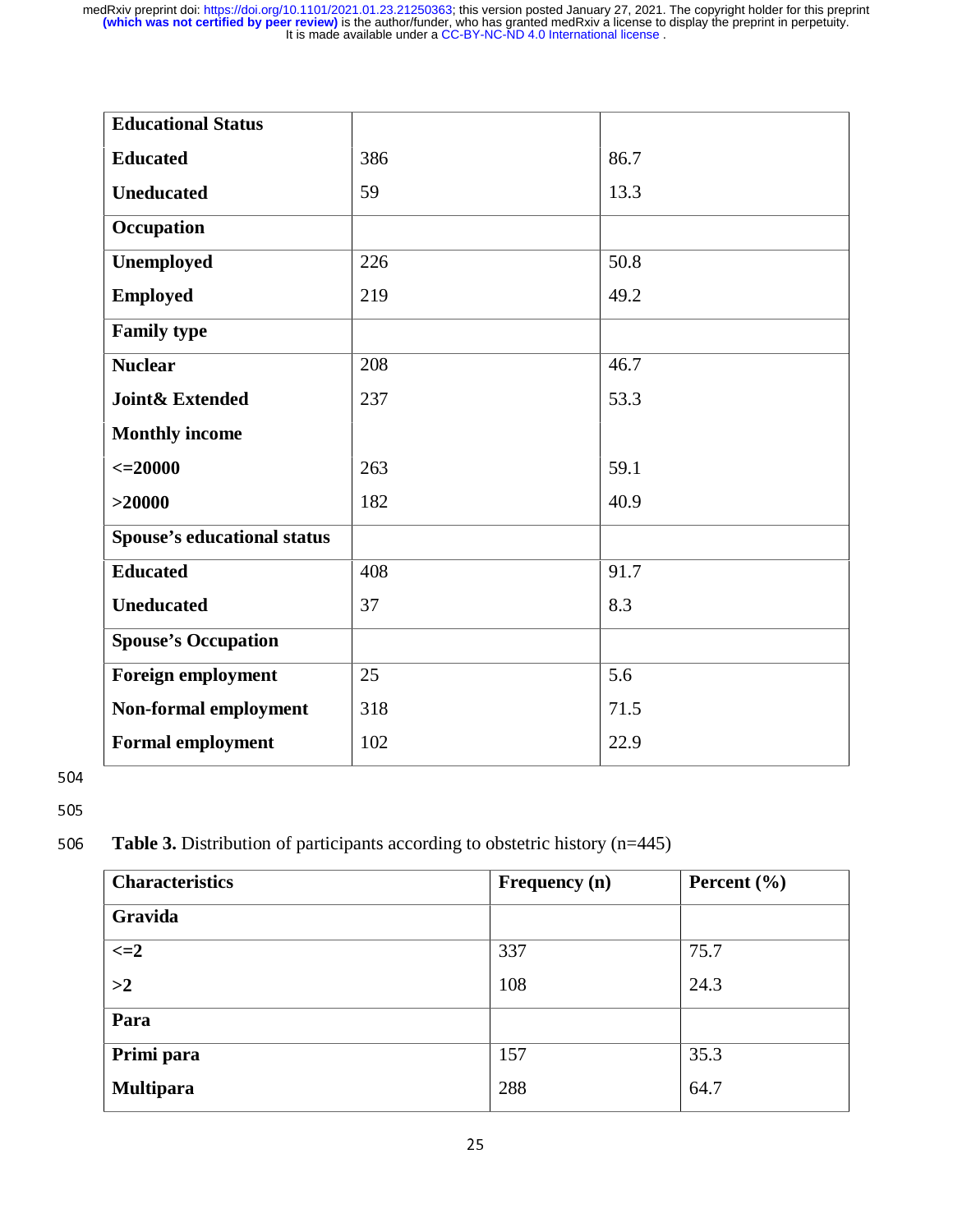| <b>Week of gestation</b>              |     |      |
|---------------------------------------|-----|------|
| Preterm                               | 19  | 4.3  |
| <b>Term</b>                           | 426 | 95.7 |
| <b>Type of delivery</b>               |     |      |
| Spontaneous vaginal delivery          | 229 | 51.5 |
| <b>Augmented</b>                      | 63  | 14.2 |
| <b>Lower section cesarean section</b> | 153 | 34.4 |
| <b>Complications during labor</b>     |     |      |
| Yes                                   | 148 | 33.3 |
| N <sub>0</sub>                        | 148 | 66.7 |

507

#### 508

### <sup>509</sup>**Table 4** Participant reports of RMC (n=445)

| <b>Components of RMC</b>                     | <b>SD</b>                | D              | N            | $\mathbf{A}$ | <b>SA</b>        | <b>Mean</b>    | CM   |
|----------------------------------------------|--------------------------|----------------|--------------|--------------|------------------|----------------|------|
|                                              | $f(\%)$                  | f(%)           | f(%)         | f(%)         | f(%)             | (SE)           | (SE) |
| <b>Friendly care: The health</b><br>worker/s |                          |                |              |              |                  |                |      |
| Cared with a kind approach                   | $\overline{3}$           | $\mathbf{1}$   | $\mathbf{1}$ | 141          | 299              | 4.64           | 4.42 |
|                                              | (0.7)                    | (0.2)          | (0.2)        | (31.7)       | (.027)<br>(67.2) | (.028)         |      |
| <b>Treated in a friendly manner</b>          | 10                       | $\overline{2}$ | 27           | 185          | 221              | 4.36<br>(.038) |      |
|                                              | (2.2)                    | (0.4)          | (6.1)        | (41.6)       | (49.7)           |                |      |
| Talked positively about pain                 | 5                        | $\overline{4}$ | 14           | 200          | 222              | 4.42<br>(.033) |      |
| and relief                                   | (1.1)                    | (0.9)          | (3.1)        | (44.9)       | (49.9)           |                |      |
| Showed his/her concern and                   | $\overline{\phantom{a}}$ | $\mathbf{1}$   | 38           | 187          | 219              | 4.40           |      |
| empathy                                      |                          | (0.2)          | (8.5)        | (42)         | (49.2)           | (.031)         |      |
| Treated with respect as an                   | $\mathbf{1}$             | 6              | 66           | 181          | 191              | 4.25           |      |
| individual                                   | (0.2)                    | (1.3)          | (14.8)       | (40.7)       | (42.9)           | (.036)         |      |
| Spoke in a language that I                   | 18                       | 29             | 24           | 174          | 200              | 4.14           |      |
| could understand                             | (4)                      | (6.5)          | (5.4)        | (39.1)       | (44.9)           | (.05)          |      |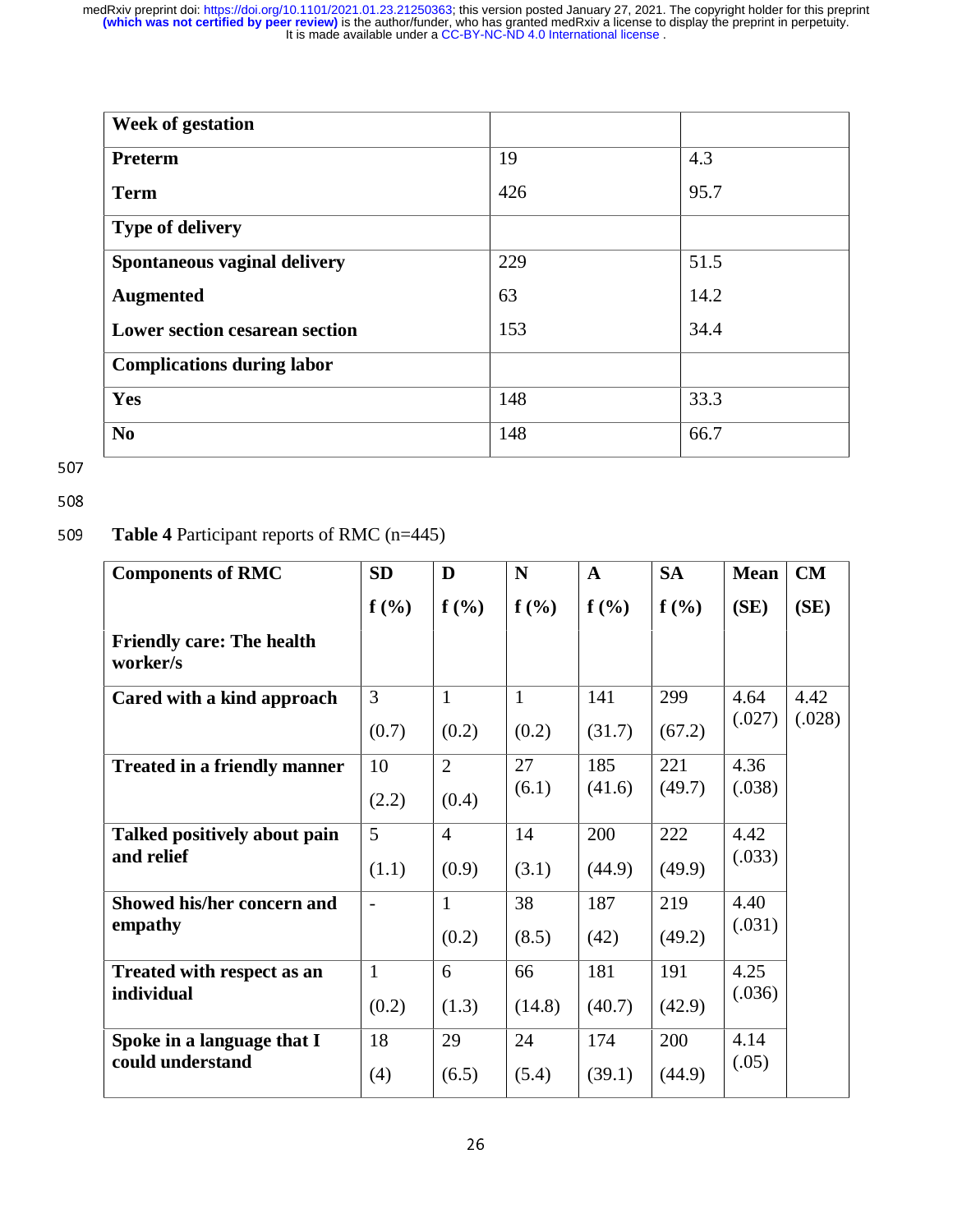| Called me by my name                                  | 113    | 97     | 46             | 130    | 59             | 2.83   |        |
|-------------------------------------------------------|--------|--------|----------------|--------|----------------|--------|--------|
|                                                       | (25.4) | (21.8) | (10.3)         | (29.2) | (13.3)         | (.068) |        |
| Abuse free care:                                      |        |        |                |        |                |        |        |
| The health worker/s                                   |        |        |                |        |                |        |        |
| <b>Responded to my needs</b>                          | 51     | 94     | 89             | 90     | 121            | 3.31   | 4.29   |
| whether or not I asked                                | (11.5) | (21.1) | (20.0)         | (20.2) | (27.2)         | (.065) | (.044) |
| <b>Slapped me during delivery</b>                     | 267    | 121    | 32             | 19     | 6              | 4.40   |        |
| for different reasons (R)                             | (60.0) | (27.2) | (7.2)          | (4.3)  | (1.3)          | (0.43) |        |
| <b>Shouted at me because I</b>                        | 249    | 125    | 50             | 17     | $\overline{4}$ | 4.34   |        |
| hadn't done what I was told<br>to do $(R)$            | (56.0) | (28.1) | (11.2)         | (3.8)  | (0.9)          | (.042) |        |
| <b>Timely Care</b>                                    |        |        |                |        |                |        |        |
| Kept waiting for a long time                          | 98     | 117    | 106            | 78     | 46             | 3.32   | 3.10   |
| before receiving service (r)                          | (22.0) | (26.3) | (23.8)         | (17.5) | (10.3)         | (.061) | (.057) |
| Allowed to practice cultural                          | 169    | 107    | 87             | 19     | 63             | 2.33   |        |
| rituals in the facility                               | (38.0) | (24.0) | (19.6)         | (4.3)  | (14.2)         | (.066) |        |
| <b>Service provision was delayed</b>                  | 172    | 102    | 88             | 51     | 32             | 3.74   |        |
| due to the health facility's<br>internal problems (r) | (38.7) | (22.9) | (19.8)         | (11.5) | (7.2)          | (.060) |        |
| Discrimination-free care: Some of the health workers  |        |        |                |        |                |        |        |
| Did not treat me well because                         | 330    | 89     | 11             | 9      | 6              | 4.64   | 4.67   |
| of my personal attributes $(R)$                       | (74.2) | (20.0) | (2.5)          | (2.0)  | (1.3)          | (.036) | (.032) |
| Insulted me and my                                    | 316    | 112    | $\overline{4}$ | 5      | 8              | 4.62   |        |
| companions due to my<br>personal attributes (R)       | (71.0) | (25.2) | (0.9)          | (1.1)  | (1.8)          | (.035) |        |

<sup>510</sup>*SA- Strongly agree, A- Agree, N- Neutral/ Indifferent, D- Disagree, SD- Strongly disagree* 

<sup>511</sup>*SE- Standard error, CM- Cumulative mean* 

**Table 5.** Distribution of Friendly RMC by different socio-demographic and obstetric characteristics (n=445)

characteristics (n=445)

| <b>Characteristics</b> |                               | ∼               | $\mathbf{p}$            |  |       |
|------------------------|-------------------------------|-----------------|-------------------------|--|-------|
|                        | <b>Moderate</b><br><b>RMC</b> | <b>High RMC</b> | Very high<br><b>RMC</b> |  | value |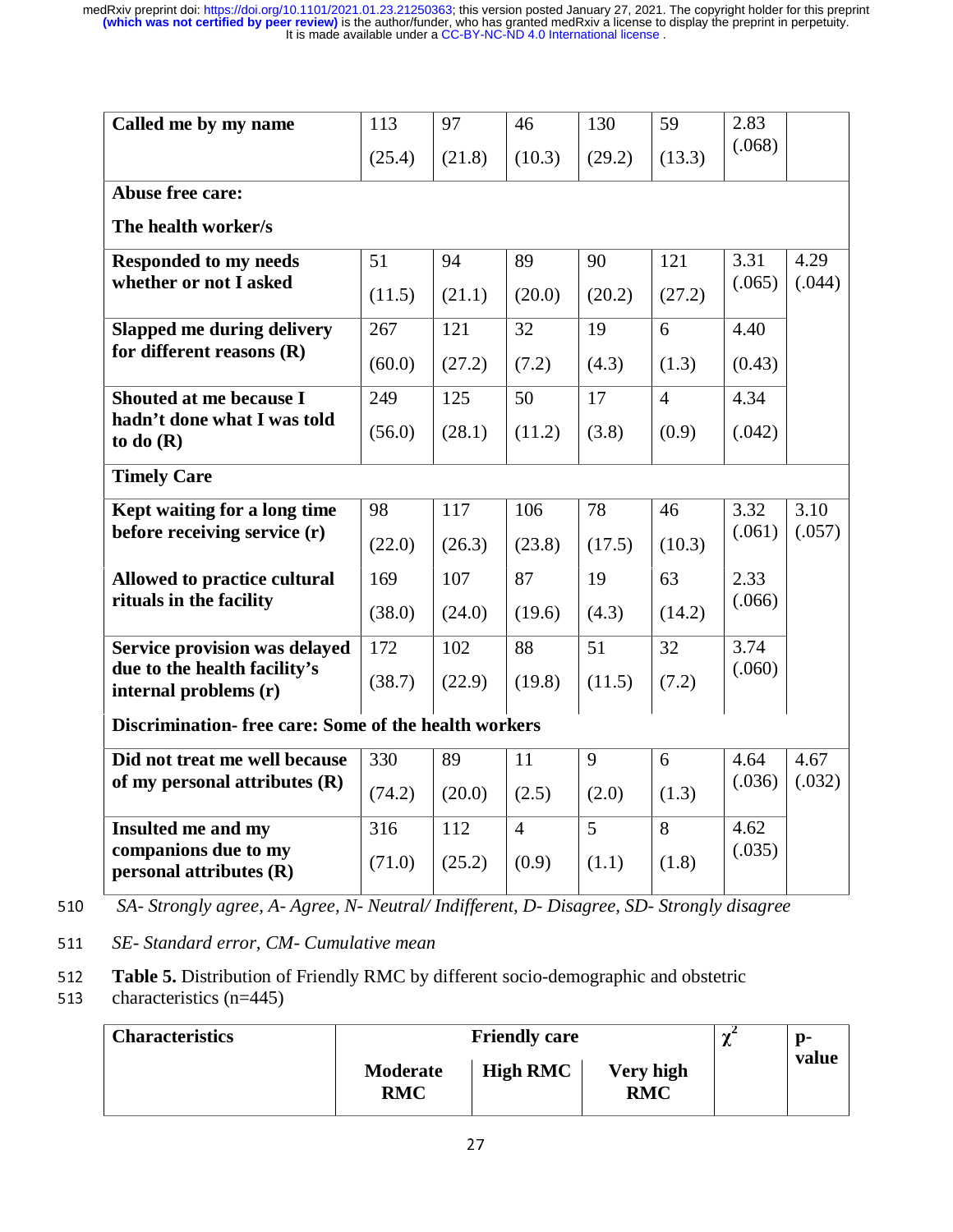|                            | $f(\%)$  | $f(\%)$     | $f(\%)$    |           |      |
|----------------------------|----------|-------------|------------|-----------|------|
| Age                        |          |             |            |           |      |
| $<$ 20                     | 1(1.1)   | 41 $(46.6)$ | 46(52.3)   | $8.958_a$ | .062 |
| $20 - 30$                  | 24(7.3)  | 149(45.0)   | 158 (47.7) |           |      |
| 30-40                      | 1(3.8)   | 16(61.5)    | 9(34.6)    |           |      |
| <b>Ethnicity</b>           |          |             |            |           |      |
| <b>Brahmin/Chhetri</b>     | 10(7.4)  | 58 (42.6)   | 68 (50.0)  | 6.754     | .149 |
| Janjati                    | 8(3.9)   | 92 (44.9)   | 105(51.2)  |           |      |
| Madhesi/Dalit & others     | 8(7.7)   | 56 (53.8)   | 40(38.5)   |           |      |
| <b>Educational Status</b>  |          |             |            |           |      |
| <b>Educated</b>            | 25(6.5)  | 177(45.9)   | 184 (47.7) | $2.817_a$ | .244 |
| <b>Uneducated</b>          | 1(1.7)   | 29(49.2)    | 29 (49.2)  |           |      |
| Occupation                 |          |             |            |           |      |
| Unemployed                 | 9(4.0)   | 115(50.9)   | 102(45.1)  | 5.529     | .063 |
| <b>Employed</b>            | 17(7.8)  | 91 (416)    | 111(50.7)  |           |      |
| <b>Monthly income</b>      |          |             |            |           |      |
| $\leq$ 20000               | 5(1.9)   | 126(47.9)   | 132(50.2)  | 18.188    | .000 |
| >20000                     | 21(11.5) | 80 (44.0)   | 81 (44.5)  |           |      |
| <b>Spouse's Occupation</b> |          |             |            |           |      |
| Foreign                    | 0(.0)    | 13(52.0)    | 12(48.0)   | $3.605_a$ | .462 |
| Non-formal                 | 21(6.6)  | 146(45.9)   | 151(47.5)  |           |      |
| <b>Formal employment</b>   | 5(4.9)   | 47(46.1)    | 50(49.0)   |           |      |
|                            |          |             |            |           |      |
| Gravida                    |          |             |            |           |      |
| $\leq=2$                   | 7(2.1)   | 146(43.3)   | 184 (54.6) | 49.498    | .000 |
| >2                         | 19(17.6) | 60(55.6)    | 29(26.9)   |           |      |
| Para                       |          |             |            |           |      |
| Primi para                 | 2(1.3)   | 83 (52.9)   | 72 (45.9)  | 11.135    | .004 |
| Multi para                 | 24(8.3)  | 123(42.7)   | 141 (49.0) |           |      |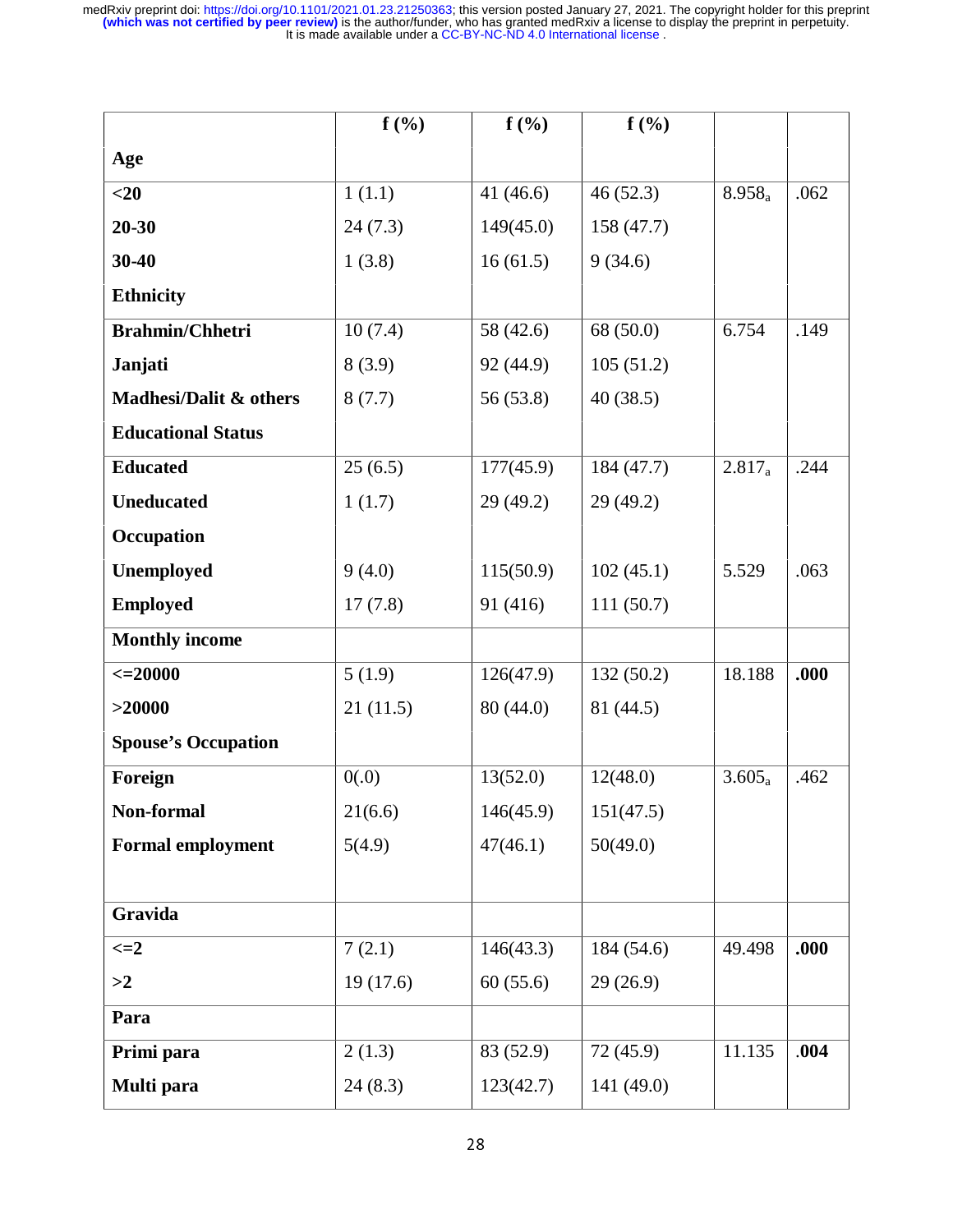| <b>Week of gestation</b> |          |           |            |                    |      |
|--------------------------|----------|-----------|------------|--------------------|------|
| <b>Preterm</b>           | $\theta$ | 14(73.7)  | 5(26.3)    | $7.302_a$          | .026 |
| <b>Term</b>              | 26(6.1)  | 192(45.1) | 208 (48.8) |                    |      |
| <b>Type of delivery</b>  |          |           |            |                    |      |
| <b>SVD</b>               | 10(4.4)  | 100(43.7) | 119(52.0)  | 6.112 <sub>a</sub> | .191 |
| <b>Augmented</b>         | 6(9.5)   | 34(54.0)  | 23(36.5)   |                    |      |
| <b>LSCS</b>              | 10(6.5)  | 72(47.1)  | 71(46.4)   |                    |      |
| <b>Complications</b>     |          |           |            |                    |      |
| Yes                      | 7(4.7)   | 69 (46.6) | 72(48.6)   | 0.504              | .777 |
| N <sub>0</sub>           | 19(6.4)  | 137(46.1) | 141 (47.5) |                    |      |

514  $a$  – likelihood ratio

515

## 516 Table 6. Distribution of Abuse-free RMC by different socio-demographic and obstetric characteristics (n=445)

characteristics  $(n=445)$ 

| <b>Characteristics</b>              | <b>Abuse Free Care</b>                      |                           |                                          |                                   |                                                  |            | $p-$  |
|-------------------------------------|---------------------------------------------|---------------------------|------------------------------------------|-----------------------------------|--------------------------------------------------|------------|-------|
|                                     | <b>Very</b><br>Low<br><b>RMC</b><br>$f(\%)$ | Low<br><b>RMC</b><br>f(%) | <b>Moderate</b><br><b>RMC</b><br>$f(\%)$ | <b>High</b><br><b>RMC</b><br>f(%) | <b>Very</b><br><b>High</b><br><b>RMC</b><br>f(%) |            | value |
| Age                                 |                                             |                           |                                          |                                   |                                                  |            |       |
| $<$ 20                              |                                             | 2(2.3)                    | 13(14.8)                                 | 39(44.3)                          | 34(38.6)                                         | $11.606_a$ |       |
| $20 - 30$                           | 4(1.2)                                      | 12(3.6)                   | 71(21.5)                                 | 94(28.4)                          | 150(45.3)                                        |            | .212  |
| $30 - 40$                           |                                             | 1(3.8)                    | 5(19.2)                                  | 11(42.3)                          | 9(34.6)                                          |            |       |
| <b>Ethnicity</b>                    |                                             |                           |                                          |                                   |                                                  |            |       |
| <b>Brahmin/Chhetri</b>              | 0(.0)                                       | 2(1.5)                    | 32(23.5)                                 | 42(30.9)                          | 60(44.1)                                         | 11.214     | .186  |
| Janjati                             | 1(.5)                                       | 8(3.9)                    | 36(17.6)                                 | 66(32.2)                          | 94(45.9)                                         |            | .190  |
| Madhesi/Dalit &<br>others           | 3(2.9)                                      | 5(4.8)                    | 21(20.2)                                 | 36(34.6)                          | 39(37.5)                                         |            |       |
| <b>Educational</b><br><b>Status</b> |                                             |                           |                                          |                                   |                                                  |            |       |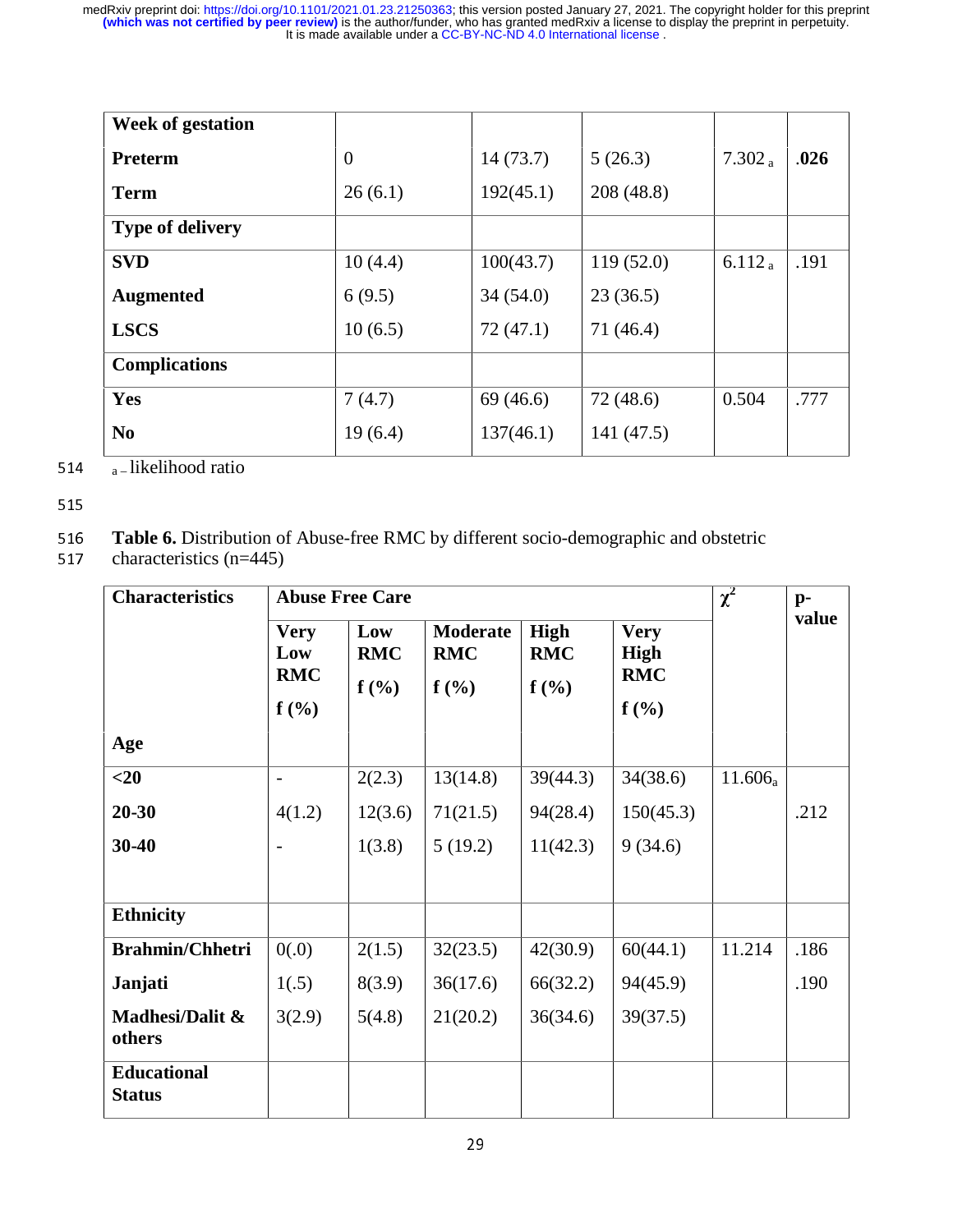| <b>Educated</b>             | 3(.8)     | 10(2.6) | 74(19.2) | 129(33.4) | 170(44.0) | $11.214_a$ | .190 |
|-----------------------------|-----------|---------|----------|-----------|-----------|------------|------|
| <b>Uneducated</b>           | 1(1.7)    | 5(8.5)  | 15(25.4) | 15(25.4)  | 23(39.0)  |            |      |
| Occupation                  |           |         |          |           |           |            |      |
| Unemployed                  | 3(1.3)    | 6(2.7)  | 40(17.7) | 81(35.8)  | 96(42.5)  | $4.713_a$  | .318 |
| <b>Employed</b>             | 1(.5)     | 9(4.1)  | 49(22.4) | 63(28.8)  | 97(44.3)  |            |      |
|                             |           |         |          |           |           |            |      |
| <b>Monthly income</b>       |           |         |          |           |           |            |      |
| $\leq$ 20000                | 1(.4)     | 11(4.2) | 50(19.0) | 79(30.0)  | 122(46.4) | $5.981_a$  | .201 |
| >20000                      | 3(1.6)    | 4(2.2)  | 39(21.4) | 65(35.7)  | 71(39.0)  |            |      |
| Spouse's<br>Occupation      |           |         |          |           |           |            |      |
| Foreign                     | 0(.0)     | 0(.0)   | 4(16.0)  | 3(12.0)   | 18(72.0)  | $24.143_a$ | .002 |
| Non-formal                  | 3(.9)     | 15(4.7) | 61(19.2) | 99(31.1)  | 140(44.0) |            |      |
| <b>Formal</b><br>employment | 1(1.0)    | 0(.0)   | 24(23.5) | 42(41.2)  | 35(34.3)  |            |      |
| Gravida                     |           |         |          |           |           |            |      |
| $\leq$ $=$ $2$              | $2(.6\%)$ | 14(4.2) | 69(20.5) | 103(30.6) | 149(44.2) | $6.223_a$  | .183 |
| >2                          | 2(1.9)    | 1(.9)   | 20(18.5) | 41(38.0)  | 44(40.7)  |            |      |
| Para                        |           |         |          |           |           |            |      |
| Primi para                  | 1(.6)     | 9(5.7)  | 40(25.5) | 54(34.4)  | 53(33.8)  | $13.184_a$ | .010 |
| <b>Multipara</b>            | 3(1.0)    | 6(2.1)  | 49(17.0) | 90(31.2)  | 140(48.6) |            |      |
| <b>Week of gestation</b>    |           |         |          |           |           |            |      |
| <b>Preterm</b>              | 0(.0)     | 0(.0)   | 7(36.8)  | 7(36.8)   | 5(26.3)   | $5.592_a$  | .232 |
| <b>Term</b>                 | 4(.9)     | 15(3.5) | 82(19.2) | 137(32.2) | 188(44.1) |            |      |
| Type of delivery            |           |         |          |           |           |            |      |
| <b>SVD</b>                  | 3(1.3)    | 4(1.7)  | 50(21.8) | 69(30.1)  | 103(45.0) | $29.030_a$ | .000 |
| <b>Augmented</b>            | 1(1.6)    | 9(14.3) | 12(19.0) | 25(39.7)  | 16(25.4)  |            |      |
| <b>LSCS</b>                 | 0(.0)     | 2(1.3)  | 27(17.6) | 50(32.7)  | 74(48.4)  |            |      |
| <b>Complications</b>        |           |         |          |           |           |            |      |
| Yes                         | 1(.7)     | 1(.7)   | 32(21.6) | 45(30.4)  | 69(46.6)  | 7.391a     | .117 |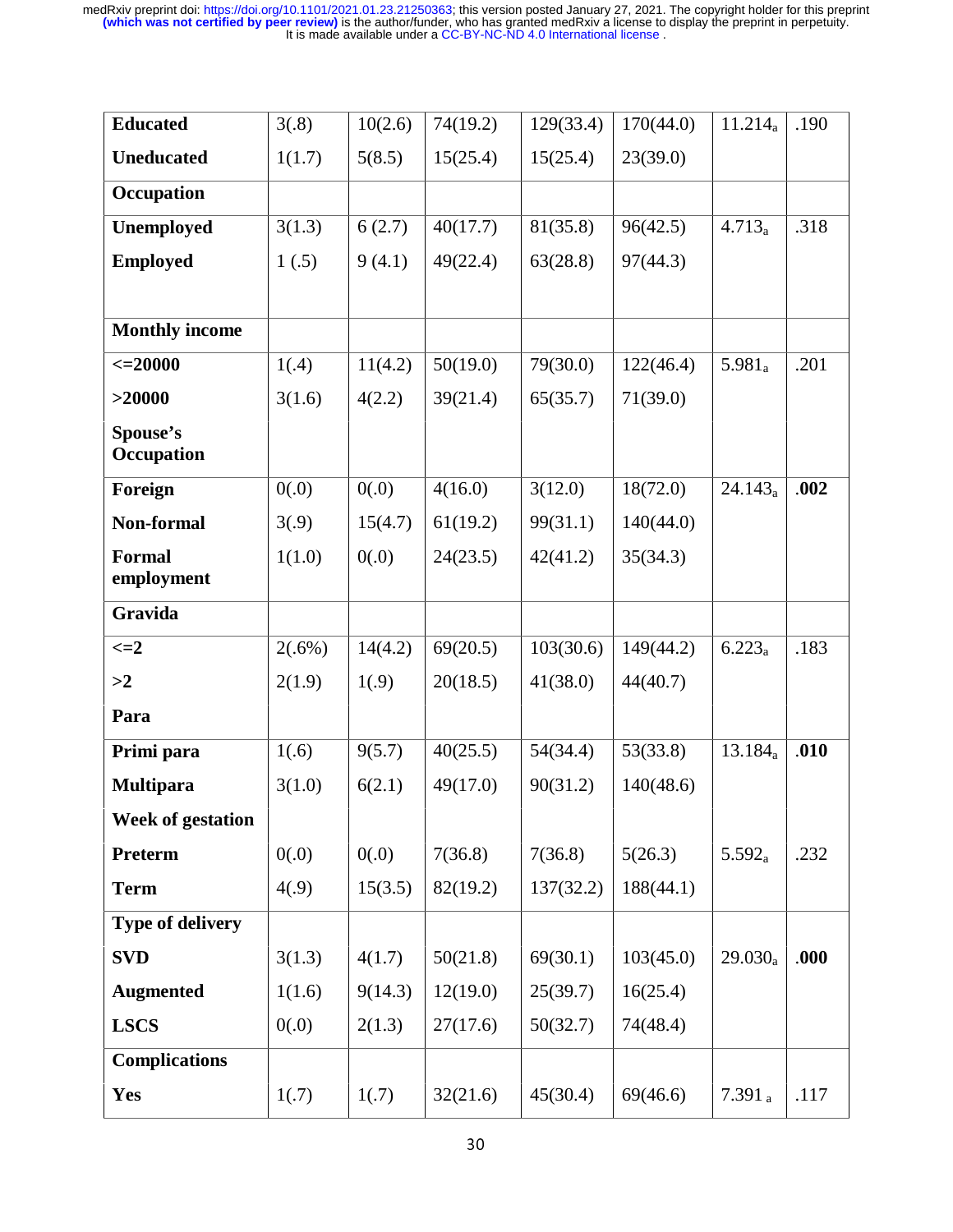| N <sub>0</sub> | 1.V<br>ັ | 140<br>$\overline{\phantom{a}}$ | 10 $\gamma$<br>$  \cdot$<br>, . <u>,</u> | (22.2)<br>QQ<br>100.O | $\Omega$<br>$\cdot$<br>. л.<br>$\prime$<br>$\cdot$ 1.0<br>--<br>$-$ |  |
|----------------|----------|---------------------------------|------------------------------------------|-----------------------|---------------------------------------------------------------------|--|
|                |          |                                 |                                          |                       |                                                                     |  |

### 518  $\sqrt{a}$ – likelihood ratio

## 519 Table 7. Distribution of Timely RMC by different socio-demographic and obstetric characteristics (n=445)

characteristics  $(n=445)$ 

| <b>Characteristics</b>    | <b>Timely Care</b>            |                   |                               |                           |                         |         | $p-$  |
|---------------------------|-------------------------------|-------------------|-------------------------------|---------------------------|-------------------------|---------|-------|
|                           | <b>Very Low</b><br><b>RMC</b> | Low<br><b>RMC</b> | <b>Moderate</b><br><b>RMC</b> | <b>High</b><br><b>RMC</b> | Very high<br><b>RMC</b> |         | value |
| Age                       |                               |                   |                               |                           |                         |         |       |
| $<$ 20                    | 0(.0)                         | 8(9.1)            | 37(42.0)                      | 25(28.4)                  | 18(20.5)                | 55.822a | .000  |
| $20 - 30$                 | 38(11.5)                      | 33(10.0)          | 179(54.1)                     | 73(22.1)                  | 8(2.4)                  | 54.618  | .000  |
| 30-40                     | 3(11.5)                       | 1(3.80)           | 13(50.0)                      | 9(34.6)                   | 0(.0)                   |         |       |
| <b>Ethnicity</b>          |                               |                   |                               |                           |                         |         |       |
| <b>Brahmin/Chhetri</b>    | 19(14.0)                      | 13(9.6)           | 75(55.1)                      | 29(21.3)                  | 0(.0)                   | 24.939a | .002  |
| Janjati                   | 12(5.9)                       | 17(8.3)           | 101(49.3)                     | 53(25.9)                  | 22(10.7)                |         |       |
| Madhesi/Dalit &<br>others | 10(9.6)                       | 12(11.5)          | 53(51.0)                      | 25(24.0)                  | 4(3.8)                  |         |       |
| <b>Educational Status</b> |                               |                   |                               |                           |                         |         |       |
| <b>Educated</b>           | 38(9.8)                       | 39(10.1)          | 198(51.3)                     | 90(23.3)                  | 21(5.4)                 | 4.089a  | .394  |
| <b>Uneducated</b>         | 3(5.1)                        | 3(5.1)            | 31(52.5)                      | 17(28.8)                  | 5(8.5)                  | 4.420   | .352  |
| Occupation                |                               |                   |                               |                           |                         |         |       |
| Unemployed                | 10(4.4)                       | 29(12.8)          | 113(50.0)                     | 61(27.0)                  | 13(5.8)                 | 18.888a | .001  |
| <b>Employed</b>           | 31(14.2)                      | 13(5.9)           | 116(53.0)                     | 46(21.0)                  | 13(5.9)                 |         |       |
| <b>Monthly income</b>     |                               |                   |                               |                           |                         |         |       |
| $\leq$ 20000              | 18(6.8)                       | 23(8.7)           | 129(49.0)                     | 68(25.9)                  | 25(9.5)                 | 20.616a | .000  |
| >20000                    | 23(12.6)                      | 19910.4)          | 100(54.9)                     | 39(21.4)                  | 1(.5)                   |         |       |
| Spouse's<br>Occupation    |                               |                   |                               |                           |                         |         |       |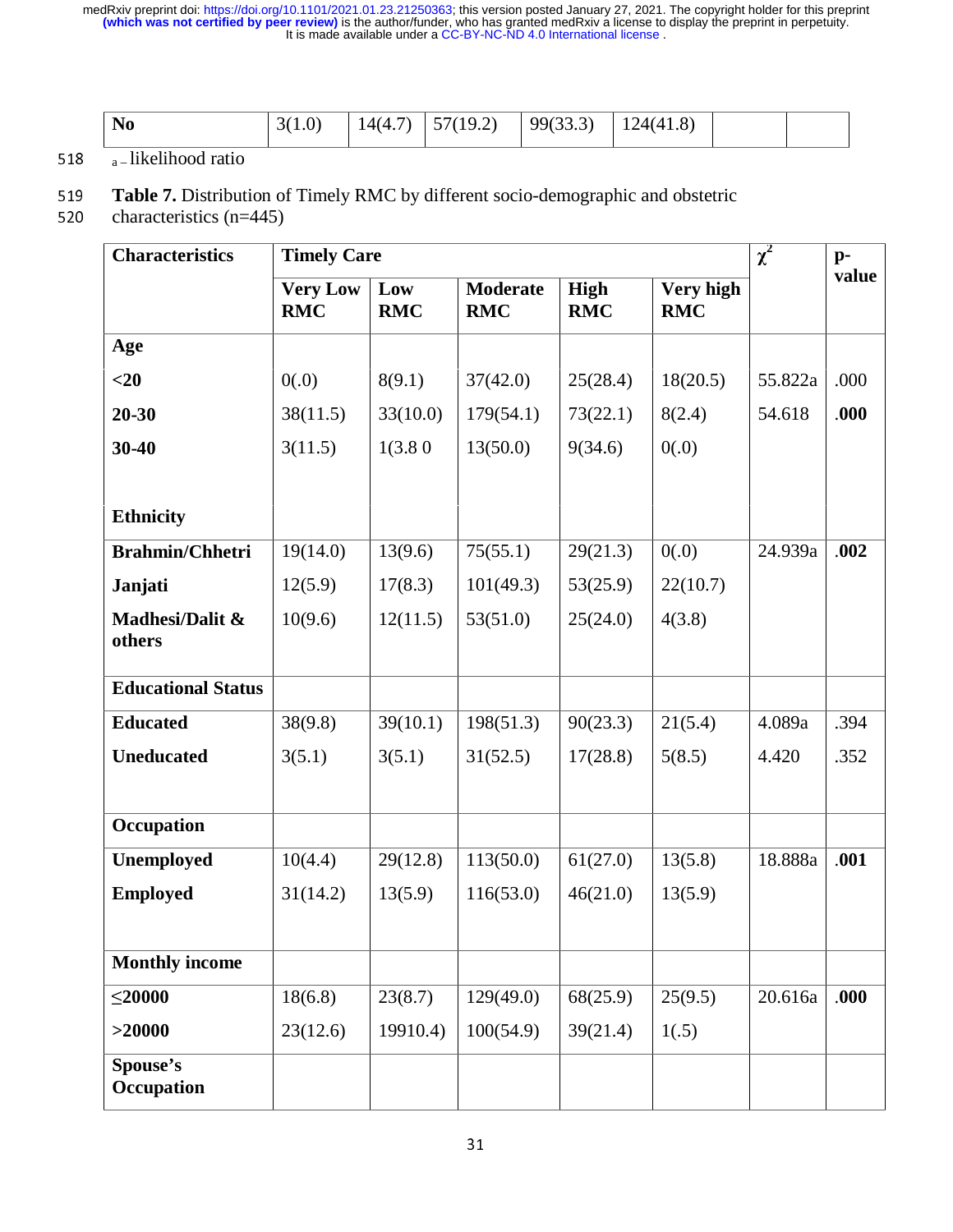| Foreign                  | 6(24.0)  | 2(8.0)   | 13(2.0)   | 4(16.0)   | 0(.0)    | 13.692a | .090 |
|--------------------------|----------|----------|-----------|-----------|----------|---------|------|
| <b>Nonformal</b>         | 25(7.9)  | 31(9.7)  | 159(50.0) | 79(24.8)  | 24(7.5)  | 14.218  | .076 |
| Formal<br>employment     | 10(9.8)  | 9(8.8)   | 57(55.9)  | 24(23.5)  | 2(2.0)   |         |      |
| Gravida                  |          |          |           |           |          |         |      |
| $\leq=2$                 | 17(5.0)  | 32(9.5)  | 185(54.9) | 85(25.2)  | 18(5.3)  | 30.782a | .000 |
| >2                       | 24(22.2) | 10(9.3)  | 44(40.7)  | 22(20.4)  | 8(7.4)   |         |      |
| Para                     |          |          |           |           |          |         |      |
| Primi para               | 8(5.1)   | 18(11.5) | 87(55.4)  | 39(24.8)  | 5(3.2)   | 9.255a  | .055 |
| Multi para               | 33(11.5) | 24(8.3)  | 142(49.3) | 68(23.6)  | 21(7.3)  |         |      |
| <b>Week of gestation</b> |          |          |           |           |          |         |      |
| <b>Preterm</b>           | 2(10.5)  | 0(.0)    | 10(52.6)  | 5(26.3)   | 2(10.5)  | 2.703a  | .609 |
| <b>Term</b>              | 39(9.2)  | 42(9.9)  | 219(51.4) | 102(23.9) | 24(5.6)  | 4.355   | .360 |
|                          |          |          |           |           |          |         |      |
| Type of delivery         |          |          |           |           |          |         |      |
| <b>SVD</b>               | 20(8.7)  | 14(6.1)  | 129(56.3) | 56(24.5)  | 10(4.4)  | 22.359a | .004 |
| <b>Augmented</b>         | 10(15.9) | 7(11.1)  | 32(50.8)  | 14(22.2)  | 0(.0)    | 24.612  | .002 |
| <b>LSCS</b>              | 11(7.2)  | 21(13.7) | 68(44.4)  | 37(24.2)  | 16(10.5) |         |      |
|                          |          |          |           |           |          |         |      |
| Complication             |          |          |           |           |          |         |      |
| Yes                      | 10(6.8)  | 22(14.9) | 68(45.9)  | 33(22.3)  | 15(10.1) | 16.957a | .002 |
| N <sub>0</sub>           | 31(10.4) | 20(6.7)  | 161(54.2) | 74(24.9)  | 11(3.7)  |         |      |
| No. of living child      |          |          |           |           |          |         |      |
| $\leq$ 2                 | 22(5.8)  | 37(9.8)  | 204(54.0) | 92(24.3)  | 23(6.1)  | 35.113a | .000 |
| >2                       | 19(28.4) | 5(7.5)   | 25(37.3)  | 15(22.4)  | 3(4.5)   | 26.558  | .000 |
|                          |          |          |           |           |          |         |      |
|                          |          |          |           |           |          |         |      |

521  $a$  – likelihood ratio

<sup>522</sup>**Table 8.** Associated factors for Timely RMC during delivery (n=445)